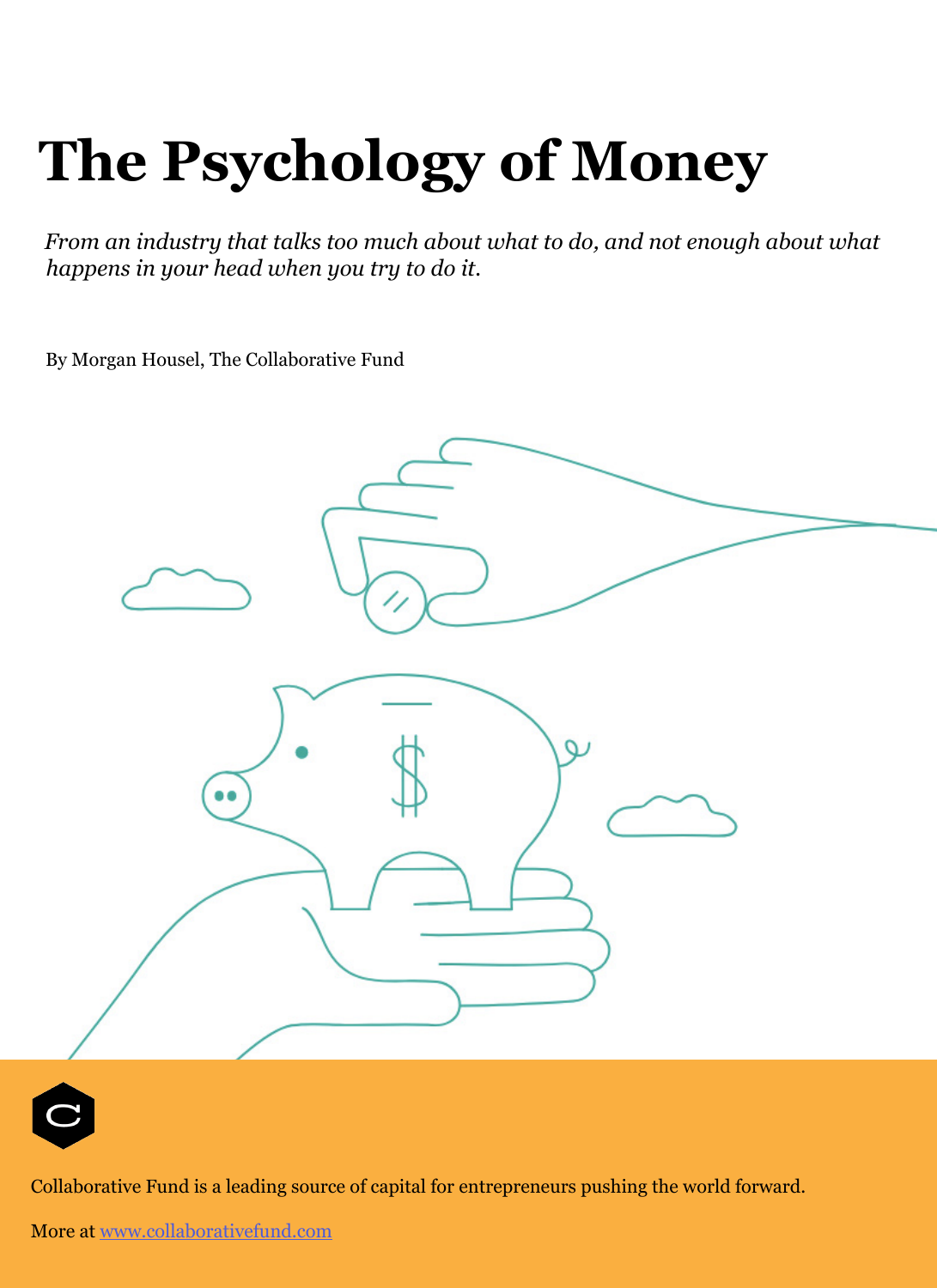#### **Let me tell you the story of two investors, neither of whom knew each other, but whose paths crossed in an interesting way.**

Grace Groner was orphaned at age 12. She never married. She never had kids. She never drove a car. She lived most of her life alone in a one-bedroom house and worked her whole career as a secretary. She was, by all accounts, a lovely lady. But she lived a humble life. That made the \$7 million she left to charity after her death in 2010 at age 100 all the more confusing. People who knew her asked: Where did Grace get all that money?

But there was no secret. There was no inheritance. Grace took humble savings from a meager salary and enjoyed eighty years of hands-off compounding in the stock market. That was it.

Weeks after Grace died, an unrelated investing story hit the news.

Richard Fuscone, former vice chairman of Merrill Lynch's Latin America division, declared personal bankruptcy, fighting off foreclosure on two homes, one of which was nearly 20,000 square feet and had a \$66,000 a month mortgage. Fuscone was the opposite of Grace Groner; educated at Harvard and University of Chicago, he became so successful in the investment industry that he retired in his 40s to "pursue personal and charitable interests." But heavy borrowing and illiquid investments did him in. The same year Grace Goner left a veritable fortune to charity, Richard stood before a bankruptcy judge and declared: "I have been devastated by the financial crisis … The only source of liquidity is whatever my wife is able to sell in terms of personal furnishings."

The purpose of these stories is not to say you should be like Grace and avoid being like Richard. It's to point out that there is no other field where these stories are even possible.

In what other field does someone with no education, no relevant experience, no resources, and no connections vastly outperform someone with the best education, the most relevant experiences, the best resources and the best connections? There will never be a story of a Grace Groner performing heart surgery better than a Harvard-trained cardiologist. Or building a faster chip than Apple's engineers. Unthinkable.

#### But these stories happen in investing.

That's because investing is not the study of finance. It's the study of how people behave with money. And behavior is hard to teach, even to really smart people. You can't sum up behavior with formulas to memorize or spreadsheet models to follow. Behavior is inborn, varies by person, is hard to to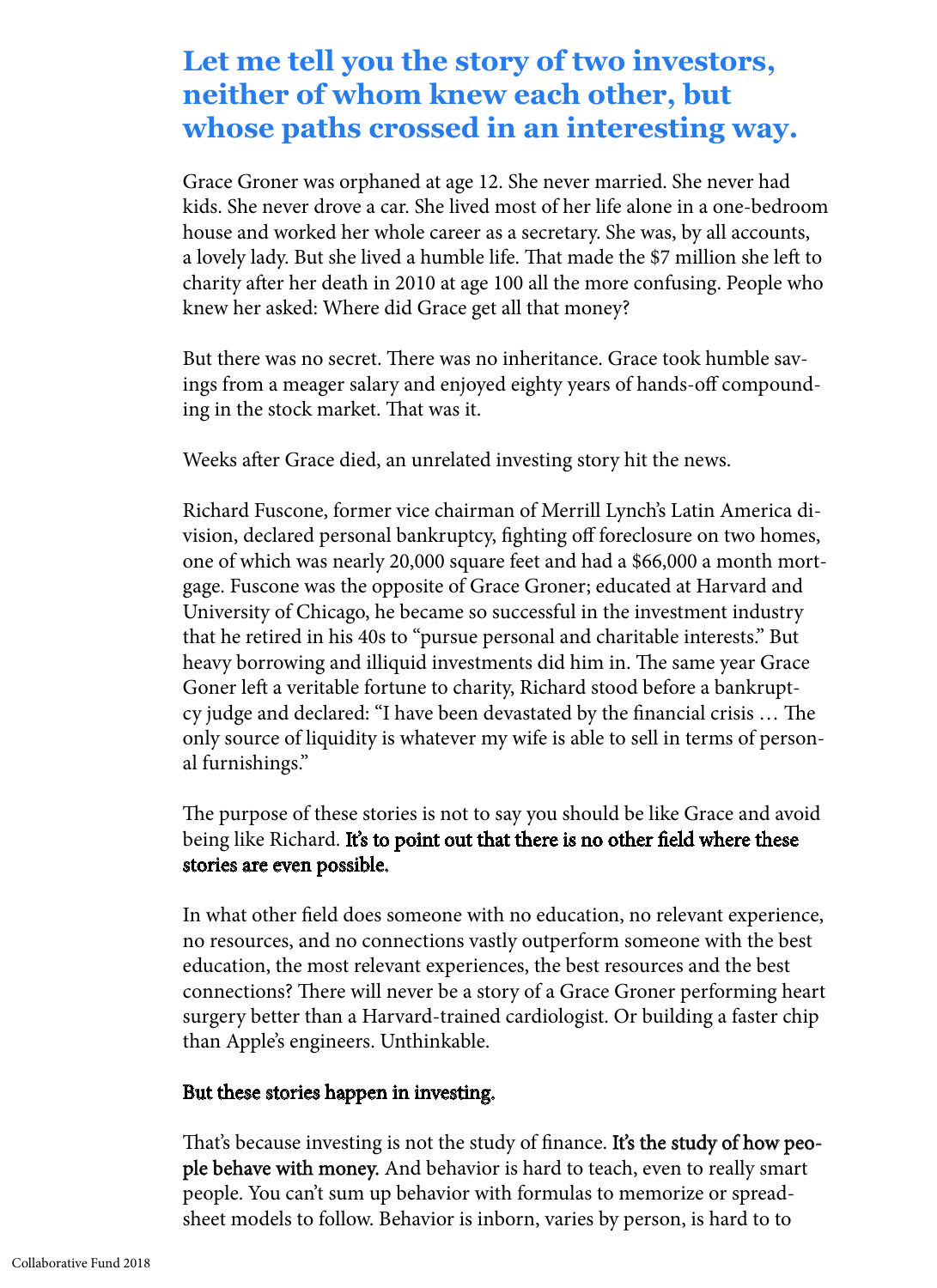measure, changes over time, and people are prone to deny its existence, especially when describing themselves.

Grace and Richard show that managing money isn't necessarily about what you know; it's how you behave. But that's not how finance is typically taught or discussed. The finance industry talks too much about what to do, and not enough about what happens in your head when you try to do it.

This report describes 20 flaws, biases, and causes of bad behavior I've seen pop up often when people deal with money.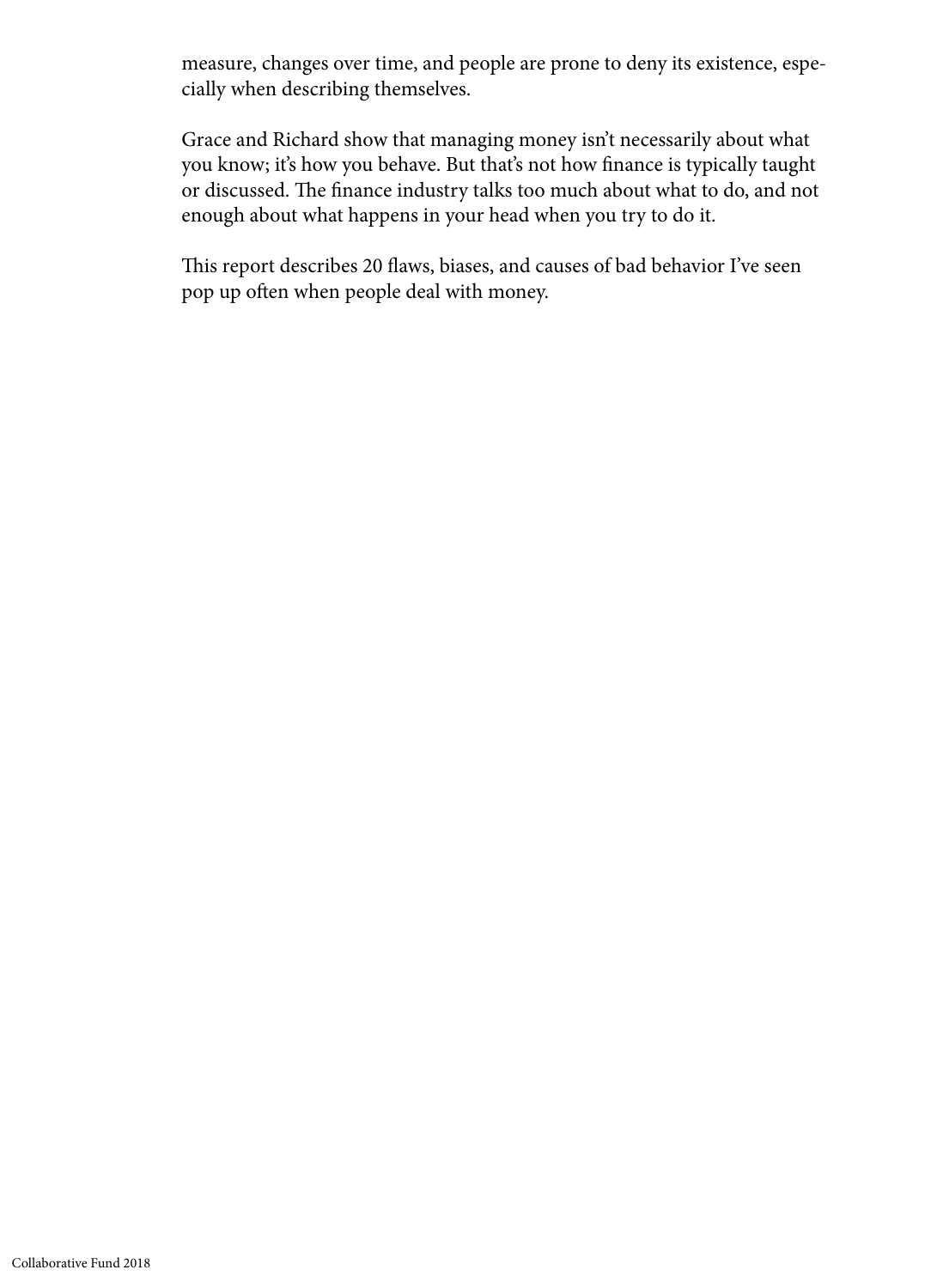#### **1. Earned success and deserved failure fallacy: A tendency to underestimate the role of luck and risk, and a failure to recognize that luck and risk are different sides of the same coin.**

I like to ask people, "What do you want to know about investing that we can't know?"

It's not a practical question. So few people ask it. But it forces anyone you ask to think about what they intuitively think is true but don't spend much time trying to answer because it's futile.

Years ago I asked economist Robert Shiller the question. He answered, "The exact role of luck in successful outcomes."

I love that, because no one thinks luck doesn't play role in financial success. But since it's hard to quantify luck, and rude to suggest people's success is owed to luck, the default stance is often to implicitly ignore luck as a factor. If I say, "There are a billion investors in the world. By sheer chance, would you expect 100 of them to become billionaires predominately off luck?" You would reply, "Of course." But then if I ask you to name those investors -- to their face -- you will back down. That's the problem.

The same goes for failure. Did failed businesses not try hard enough? Were bad investments not thought through well enough? Are wayward careers the product of laziness?

In some parts, yes. Of course. But how much? It's so hard to know. And when it's hard to know we default to the extremes of assuming failures are predominantly caused by mistakes. Which itself is a mistake.

People's lives are a reflection of the experiences they've had and the people they've met, a lot of which are driven by luck, accident, and chance. The line between bold and reckless is thinner than people think, and you cannot believe in risk without believing in luck, because they are two sides of the same coin. They are both the simple idea that sometimes things happen that influence outcomes more than effort alone can achieve.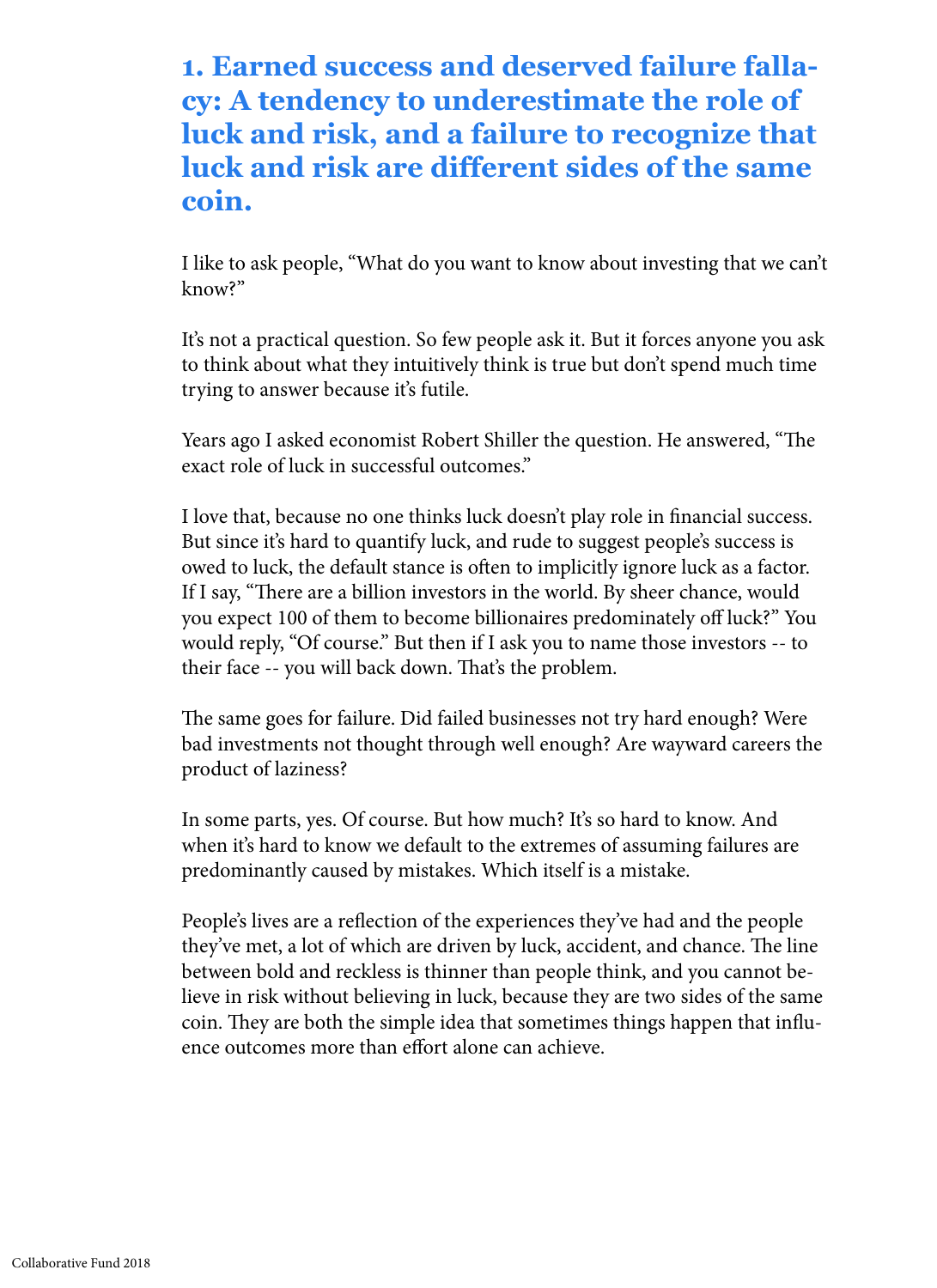#### **2. Cost avoidance syndrome: A failure to identify the true costs of a situation, with too much emphasis on financial costs while ignoring the emotional price that must be paid to win a reward.**

Say you want a new car. It costs \$30,000. You have a few options: 1) Pay \$30,000 for it. 2) Buy a used one for less than \$30,000. 3) Or steal it.

In this case, 99% of people avoid the third option, because the consequences of stealing a car outweigh the upside. This is obvious.

But say you want to earn a 10% annual return over the next 50 years. Does this reward come free? Of course not. Why would the world give you something amazing for free? Like the car, there's a price that has to be paid.

The price, in this case, is volatility and uncertainty. And like the car, you have a few options: You can pay it, accepting volatility and uncertainty. You can find an asset with less uncertainty and a lower payoff, the equivalent of a used car. Or you can attempt the equivalent of grand theft auto: Take the return while trying to avoid the volatility that comes along with it.

Many people in this case choose the third option. Like a car thief -- though well-meaning and law-abiding -- they form tricks and strategies to get the return without paying the price. Trades. Rotations. Hedges. Arbitrages. Leverage. But the Money Gods do not look highly upon those who seek a reward without paying the price. Some car thieves will get away with it. Many more will be caught with their pants down. Same thing with money.

This is obvious with the car and less obvious with investing because the true cost of investing -- or anything with money -- is rarely the financial fee that is easy to see and measure. It's the emotional and physical price demanded by markets that are pretty efficient. Monster Beverage stock rose 211,000% from 1995 to 2016. But it lost more than half its value on five separate occasions during that time. That is an enormous psychological price to pay. Buffett made \$90 billion. But he did it by reading SEC filings 12 hours a day for 70 years, often at the expense of paying attention to his family. Here too, a hidden cost.

Every money reward has a price beyond the financial fee you can see and count. Accepting that is critical. Scott Adams once wrote: "One of the best pieces of advice I've ever heard goes something like this: If you want success, figure out the price, then pay it. It sounds trivial and obvious, but if you unpack the idea it has extraordinary power." Wonderful money advice.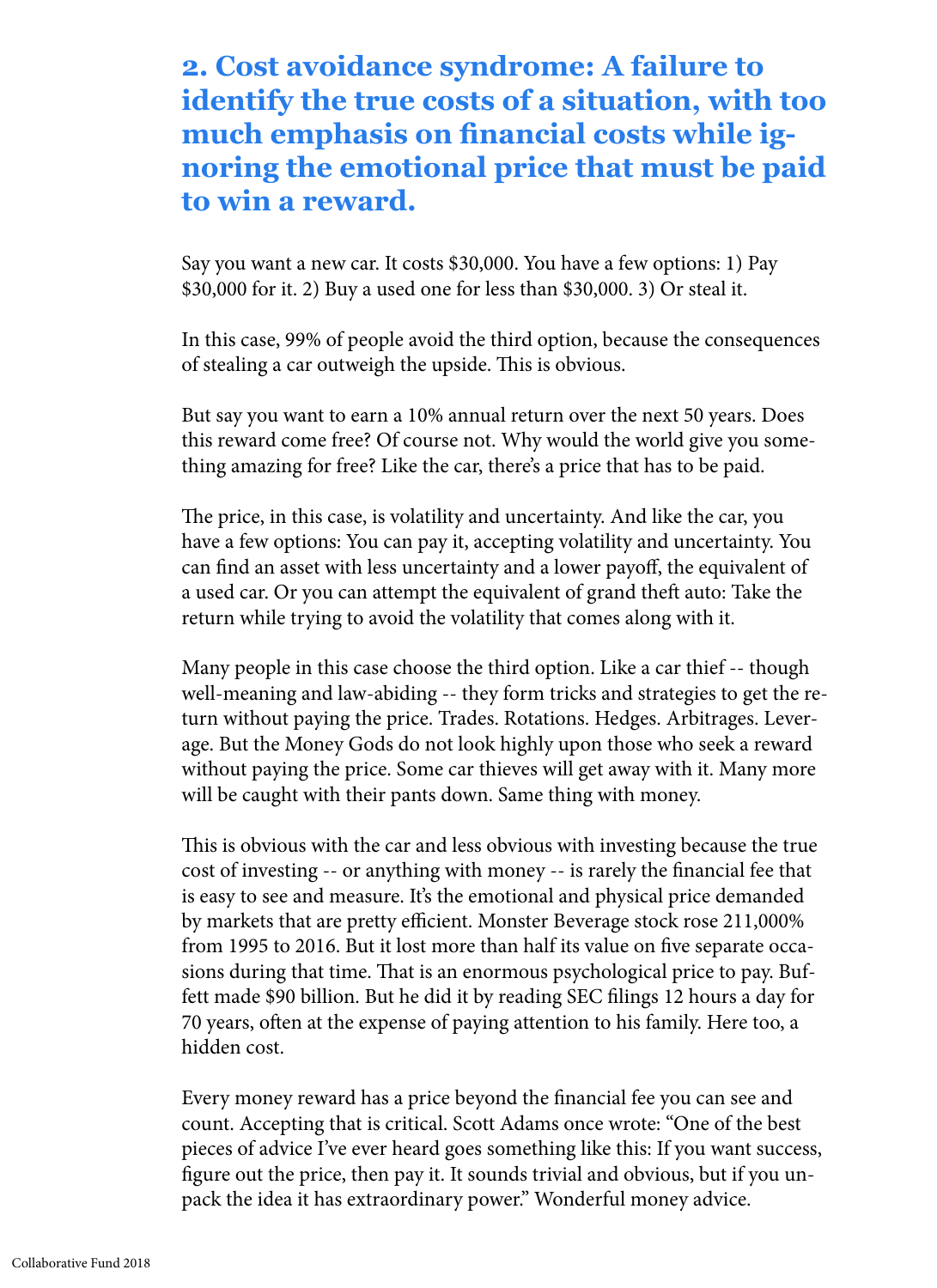## **3. Rich man in the car paradox.**

When you see someone driving a nice car, you rarely think, "Wow, the guy driving that car is cool." Instead, you think, "Wow, if I had that car people would think I'm cool." Subconscious or not, this is how people think.

The paradox of wealth is that people tend to want it to signal to others that they should be liked and admired. But in reality those other people bypass admiring you, not because they don't think wealth is admirable, but because they use your wealth solely as a benchmark for their own desire to be liked and admired.

This stuff isn't subtle. It is prevalent at every income and wealth level. There is a growing business of people renting private jets on the tarmac for 10 minutes to take a selfie inside the jet for Instagram. The people taking these selfies think they're going to be loved without realizing that they probably don't care about the person who actually owns the jet beyond the fact that they provided a jet to be photographed in.

The point isn't to abandon the pursuit of wealth, of course. Or even fancy cars -- I like both. It's recognizing that people generally aspire to be respected by others, and humility, graciousness, intelligence, and empathy tend to generate more respect than fast cars.

### **4. A tendency to adjust to current circumstances in a way that makes forecasting your future desires and actions difficult, resulting in the inability to capture long-term compounding rewards that come from current decisions.**

Every five-year-old boy wants to drive a tractor when they grow up. Then you grow up and realize that driving a tractor maybe isn't the best career. So as a teenager you dream of being a lawyer. Then you realize that lawyers work so hard they rarely see their families. So then you become a stay-athome parent. Then at age 70 you realize you should have saved more money for retirement.

Things change. And it's hard to make long-term decisions when your view of what you'll want in the future is so liable to shift.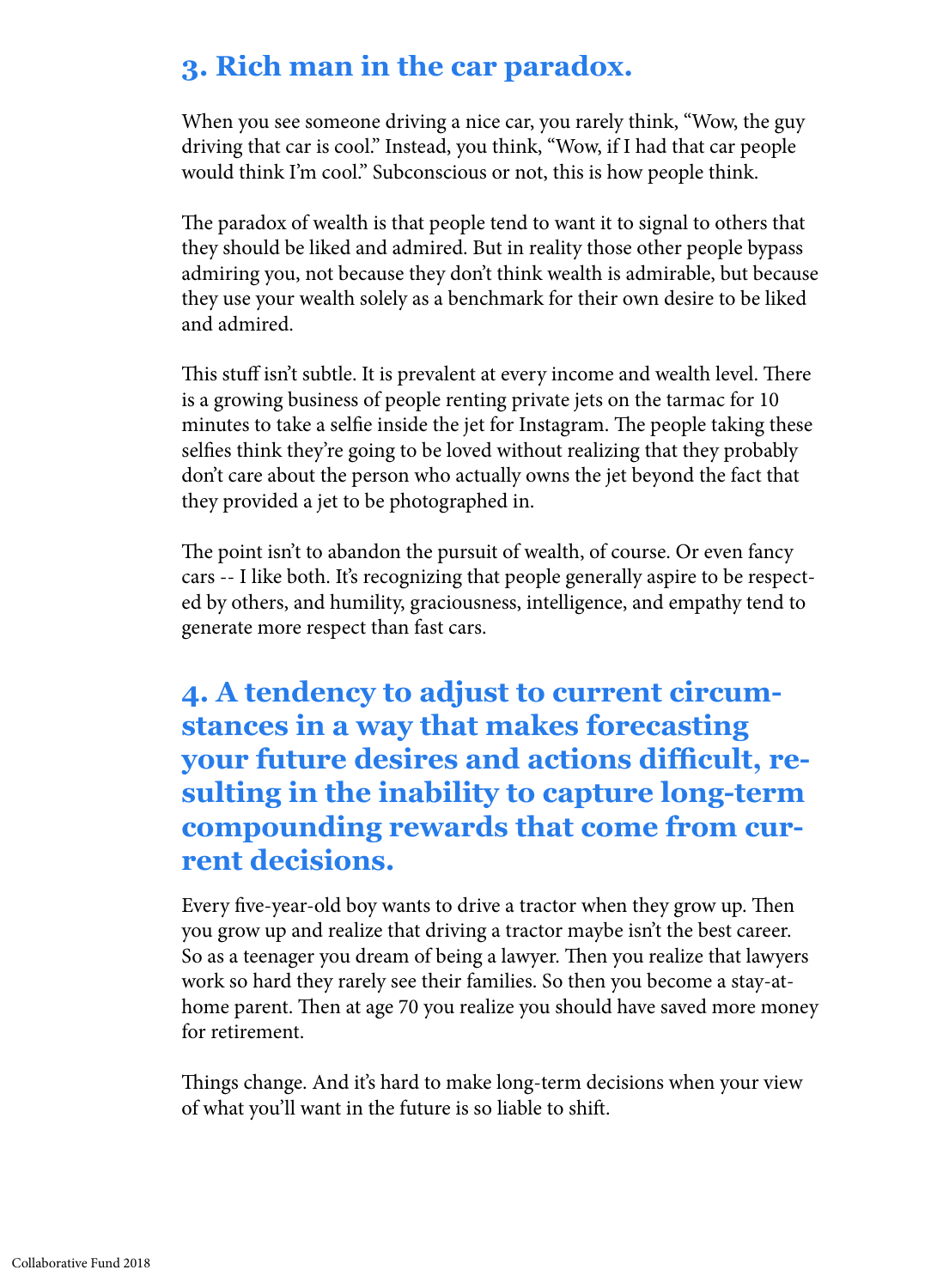This gets back to the first rule of compounding: Never interrupt it unnecessarily. But how do you not interrupt a money plan -- careers, investments, spending, budgeting, whatever -- when your life plans change? It's hard. Part of the reason people like Grace Groner and Warren Buffett become so successful is because they kept doing the same thing for decades on end, letting compounding run wild. But many of us evolve so much over a lifetime that we don't want to keep doing the same thing for decades on end. Or anything close to it. So rather than one 80-something-year lifespan, our money has perhaps four distinct 20 year blocks. Compounding doesn't work as well in that situation.

There is no solution to this. But one thing I've learned that may help is coming back to balance and room for error. Too much devotion to one goal, one path, one outcome, is asking for regret when you're so susceptible to change.

**5. Anchored-to-your-own-history bias: Your personal experiences make up maybe 0.00000001% of what's happened in the world but maybe 80% of how you think the world works.**

If you were born in 1970 the stock market went up 10-fold adjusted for inflation in your teens and 20s -- your young impressionable years when you were learning baseline knowledge about how investing and the economy work. If you were born in 1950, the same market went exactly nowhere in your teens and 20s:



#### What stocks did in your teens and 20s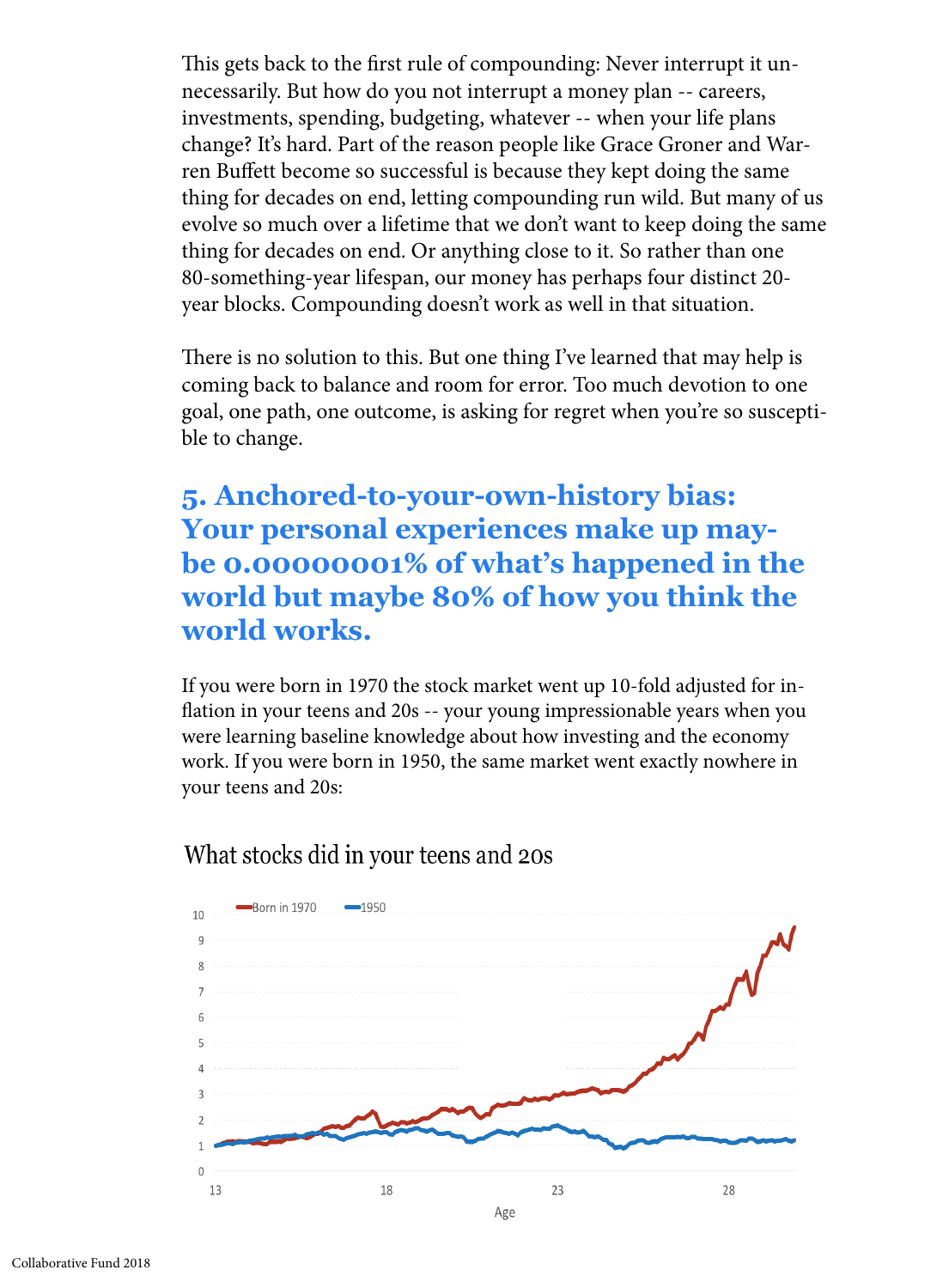There are so many ways to cut this idea. Someone who grew up in Flint, Michigan got a very different view of the importance of manufacturing jobs than someone who grew up in Washington D.C. Coming of age during the Great Depression, or in war-ravaged 1940s Europe, set you on a path of beliefs, goals, and priorities that most people reading this, including myself, can't fathom.

The Great Depression scared a generation for the rest of their lives. Most of them, at least. In 1959 John F. Kennedy was asked by a reporter what he remembered from the depression, and answered:

I have no first-hand knowledge of the depression. My family had one of the great fortunes of the world and it was worth more than ever then. We had bigger houses, more servants, we traveled more. About the only thing that I saw directly was when my father hired some extra gardeners just to give them a job so they could eat. I really did not learn about the depression until I read about it at Harvard.

Since no amount of studying or open-mindedness can genuinely recreate the power of fear and uncertainty, people go through life with totally different views on how the economy works, what it's capable of doing, how much we should protect other people, and what should and shouldn't be valued.

The problem is that everyone needs a clear explanation of how the world works to keep their sanity. It's hard to be optimistic if you wake up in the morning and say, "I don't know why most people think the way they do," because people like the feeling of predictability and clean narratives. So they use the lessons of their own life experiences to create models of how they think the world should work -- particularly for things like luck, risk, effort, and values.

And that's a problem. When everyone has experienced a fraction of what's out there but uses those experiences to explain everything they expect to happen, a lot of people eventually become disappointed, confused, or dumbfounded at others' decisions. A team of economists once crunched the data on a century's worth of people's investing habits and concluded: "Current [investment] beliefs depend on the realizations experienced in the past."

Keep that quote in mind when debating people's investing views. Or when you're confused about their desire to hoard or blow money, their fear or greed in certain situations, or whenever else you can't understand why people do what they do with money. Things will make more sense.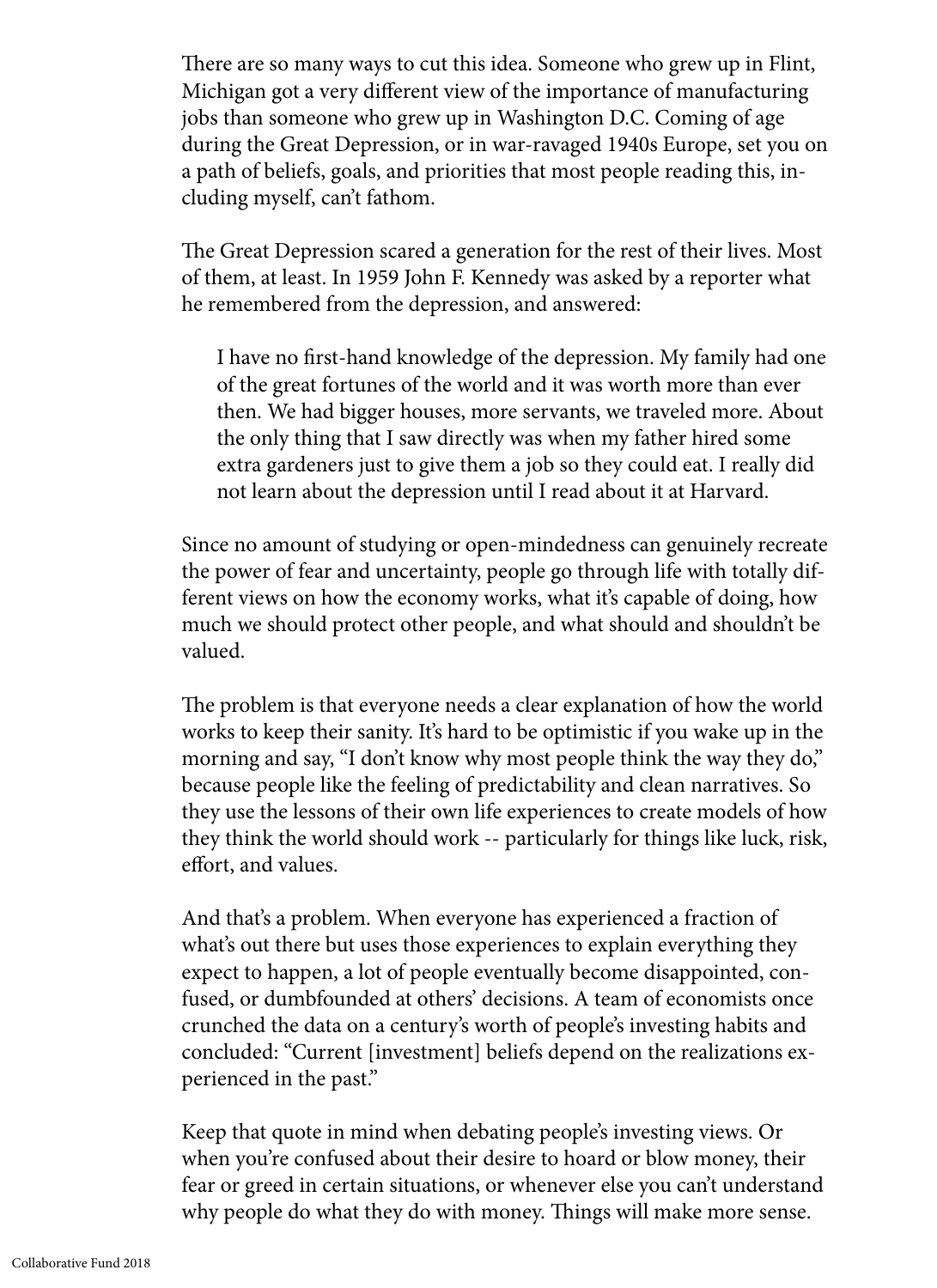**6. Historians are Prophets fallacy: Not seeing the irony that history is the study of surprises and changes while using it as a guide to the future. An overreliance on past data as a signal to future conditions in a field where innovation and change is the lifeblood of progress.**

Geologists can look at a billion years of historical data and form models of how the earth behaves. So can meteorologists. And doctors -- kidneys operate the same way in 2018 as they did in 1018.

The idea that the past offers concrete directions about the future is tantalizing. It promotes the idea that the path of the future is buried within the data. Historians -- or anyone analyzing the past as a way to indicate the future - are some of the most important members of many fields.

I don't think finance is one of them. At least not as much as we'd like to think.

The cornerstone of economics is that things change over time, because the invisible hand hates anything staying too good or too bad indefinitely. Bill Bonner once described how Mr. Market works: "He's got a 'Capitalism at Work' T-shirt on and a sledgehammer in his hand." Few things stay the same for very long, which makes historians something far less useful than prophets.

Consider a few big ones.

The 401(K) is 39 years old -- barely old enough to run for president. The Roth IRA isn't old enough to drink. So personal financial advice and analysis about how Americans save for retirement today is not directly comparable to what made sense just a generation ago. Things changed.

The venture capital industry barely existed 25 years ago. There are single funds today that are larger than the entire industry was a generation ago. Phil Knight wrote about his early days after starting Nike: "There was no such thing as venture capital. An aspiring young entrepreneur had very few places to turn, and those places were all guarded by risk-averse gatekeepers with zero imagination. In other words, bankers." So our knowledge of backing entrepreneurs, investment cycles, and failure rates, is not something we have a deep base of history to learn from. Things changed.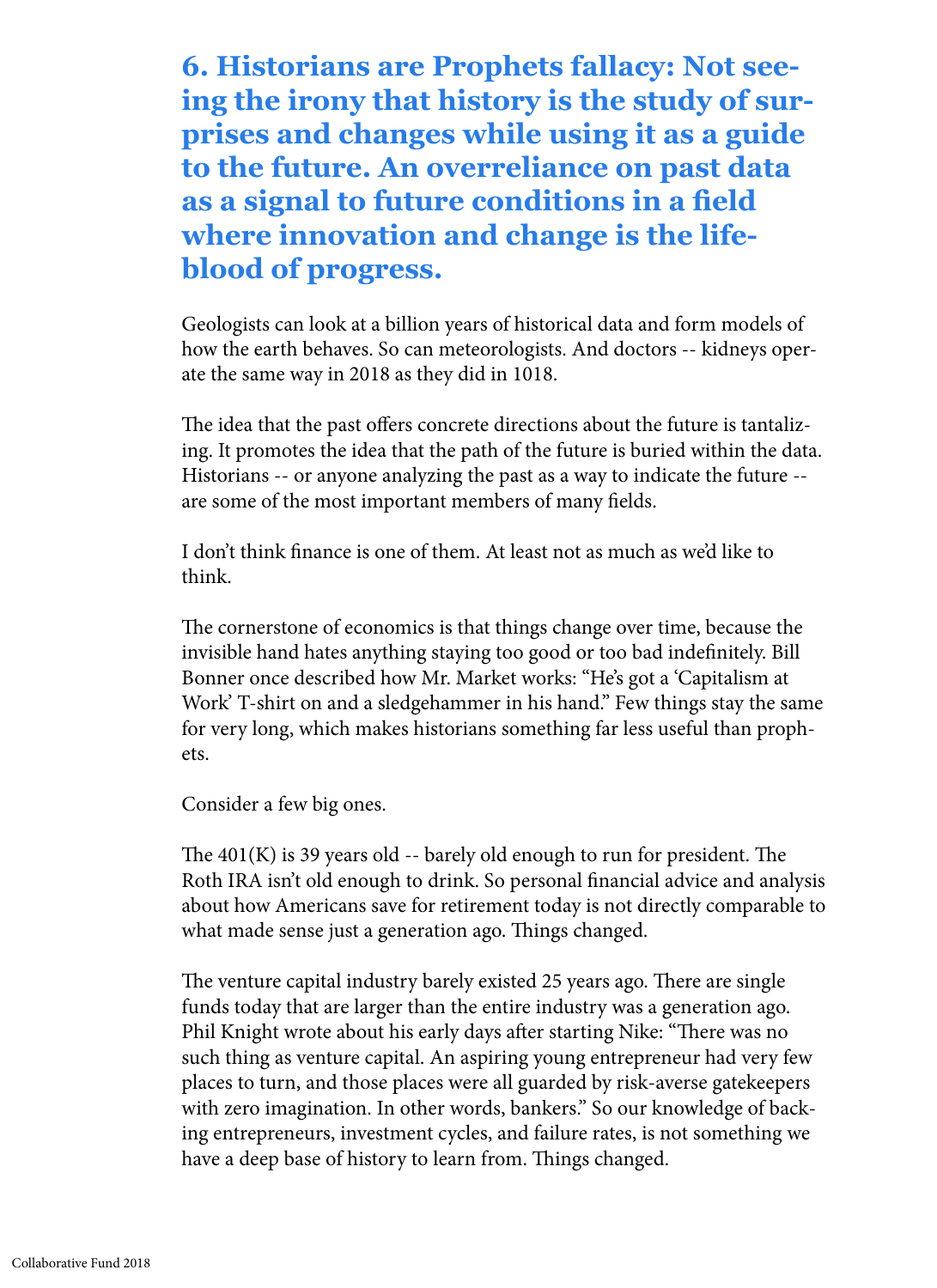Or take public markets. The S&P 500 did not include financial stocks until 1976; today, financials make up 16% of the index. Technology stocks were virtually nonexistent 50 years ago. Today, they're more than a fifth of the index. Accounting rules have changed over time. So have disclosures, auditing, and market liquidity. Things changed.

The most important driver of anything tied to money is the stories people tell themselves and the preferences they have for goods and services. Those things don't tend to sit still. They change with culture and generation. And they'll keep changing.

The mental trick we play on ourselves here is an over-admiration of people who have been there, done that, when it comes to money. Experiencing specific events does not necessarily qualify you to know what will happen next. In fact it rarely does, because experience leads to more overconfidence than prophetic ability.

That doesn't mean we should ignore history when thinking about money. But there's an important nuance: The further back in history you look, the more general your takeaways should be. General things like people's relationship to greed and fear, how they behave under stress, and how they respond to incentives tends to be stable in time. The history of money is useful for that kind of stuff. But specific trends, specific trades, specific sectors, and specific causal relationships are always a showcase of evolution in progress.

#### **7. The seduction of pessimism in a world where optimism is the most reasonable stance.**

Historian Deirdre McCloskey says, "For reasons I have never understood, people like to hear that the world is going to hell."

This isn't new. John Stuart Mill wrote in the 1840s: "I have observed that not the man who hopes when others despair, but the man who despairs when others hope, is admired by a large class of persons as a sage."

Part of this is natural. We've evolved to treat threats as more urgent than opportunities. Buffett says, "In order to succeed, you must first survive."

But pessimism about money takes a different level of allure. Say there's going to be a recession and you will get retweeted. Say we'll have a big recession and newspapers will call you. Say we're nearing the next Great Depression and you'll get on TV. But mention that good times are ahead, or markets have room to run, or that a company has huge potential, and a common reaction from commentators and spectators alike is that you are either a salesman or comically aloof of risks.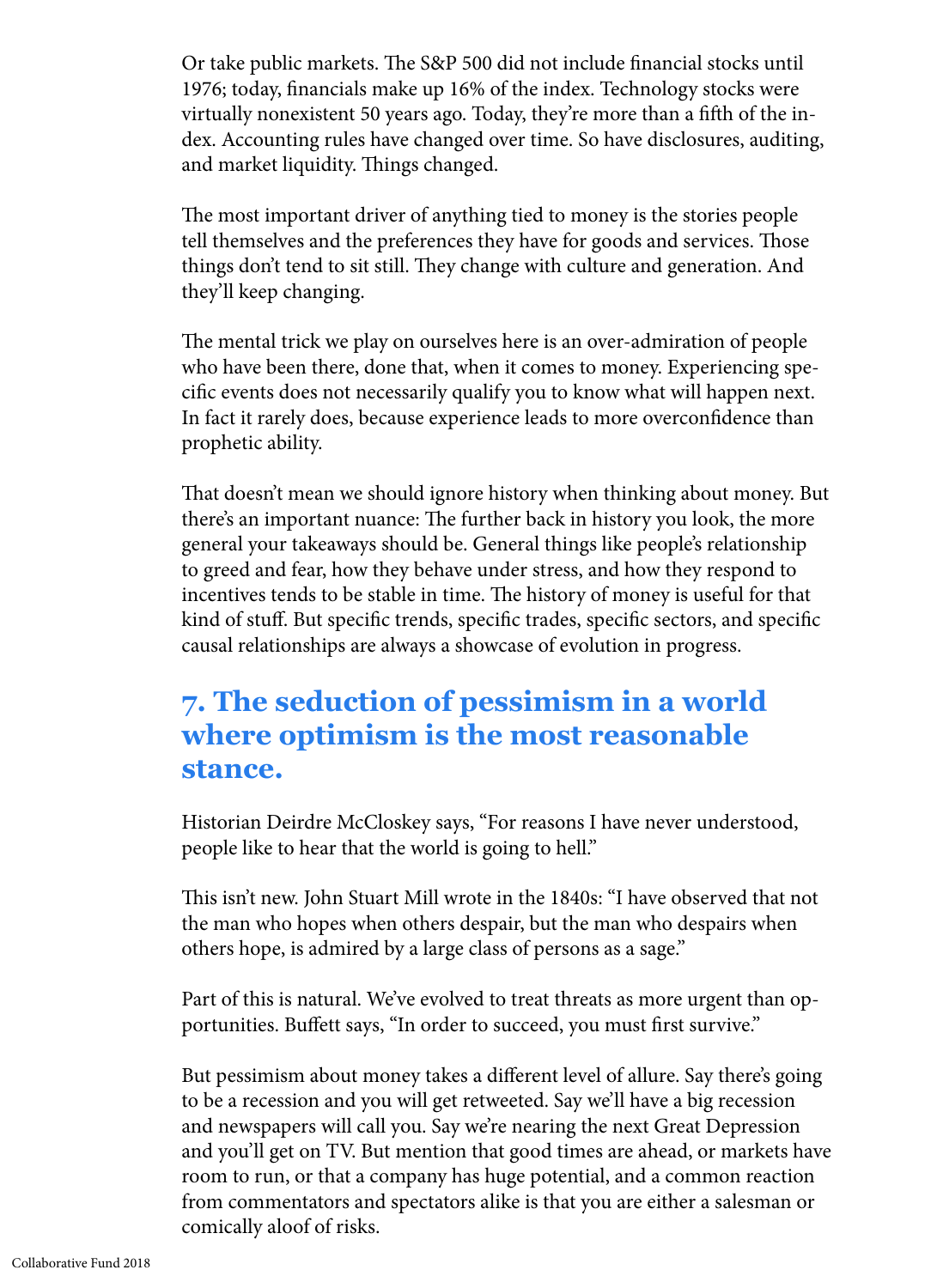A few things are going on here.

One is that money is ubiquitous, so something bad happening tends to affect everyone, albeit in different ways. That isn't true of, say, weather. A hurricane barreling down on Florida poses no direct risk to 92% of Americans. But a recession barreling down on the economy could impact every single person -- including you, so pay attention. This goes for something as specific as the stock market: More than half of all households directly own stocks.

Another is that pessimism requires action -- Move! Get out! Run! Sell! Hide! Optimism is mostly a call to stay the course and enjoy the ride. So it's not nearly as urgent.

A third is that there is a lot of money to be made in the finance industry, which -- despite regulations -- has attracted armies of scammers, hucksters, and truth-benders promising the moon. A big enough bonus can convince even honest, law-abiding finance workers selling garbage products that they're doing good for their customers. Enough people have been bamboozled by the finance industry that a sense of, "If it sounds too good to be true, it probably is" has enveloped even rational promotions of optimism.

Most promotions of optimism, by the way, are rational. Not all, of course. But we need to understand what optimism is. Real optimists don't believe that everything will be great. That's complacency. Optimism is a belief that the odds of a good outcome are in your favor over time, even when there will be setbacks along the way. The simple idea that most people wake up in the morning trying to make things a little better and more productive than wake up looking to cause trouble is the foundation of optimism. It's not complicated. It's not guaranteed, either. It's just the most reasonable bet for most people. The late statistician Hans Rosling put it differently: "I am not an optimist. I am a very serious possibilist."

#### **8. Underappreciating the power of compounding, driven by the tendency to intuitively think about exponential growth in linear terms.**

IBM made a 3.5 megabyte hard drive in the 1950s. By the 1960s things were moving into a few dozen megabytes. By the 1970s, IBM's Winchester drive held 70 megabytes. Then drives got exponentially smaller in size with more storage. A typical PC in the early 1990s held 200-500 megabytes.

And then … wham. Things exploded.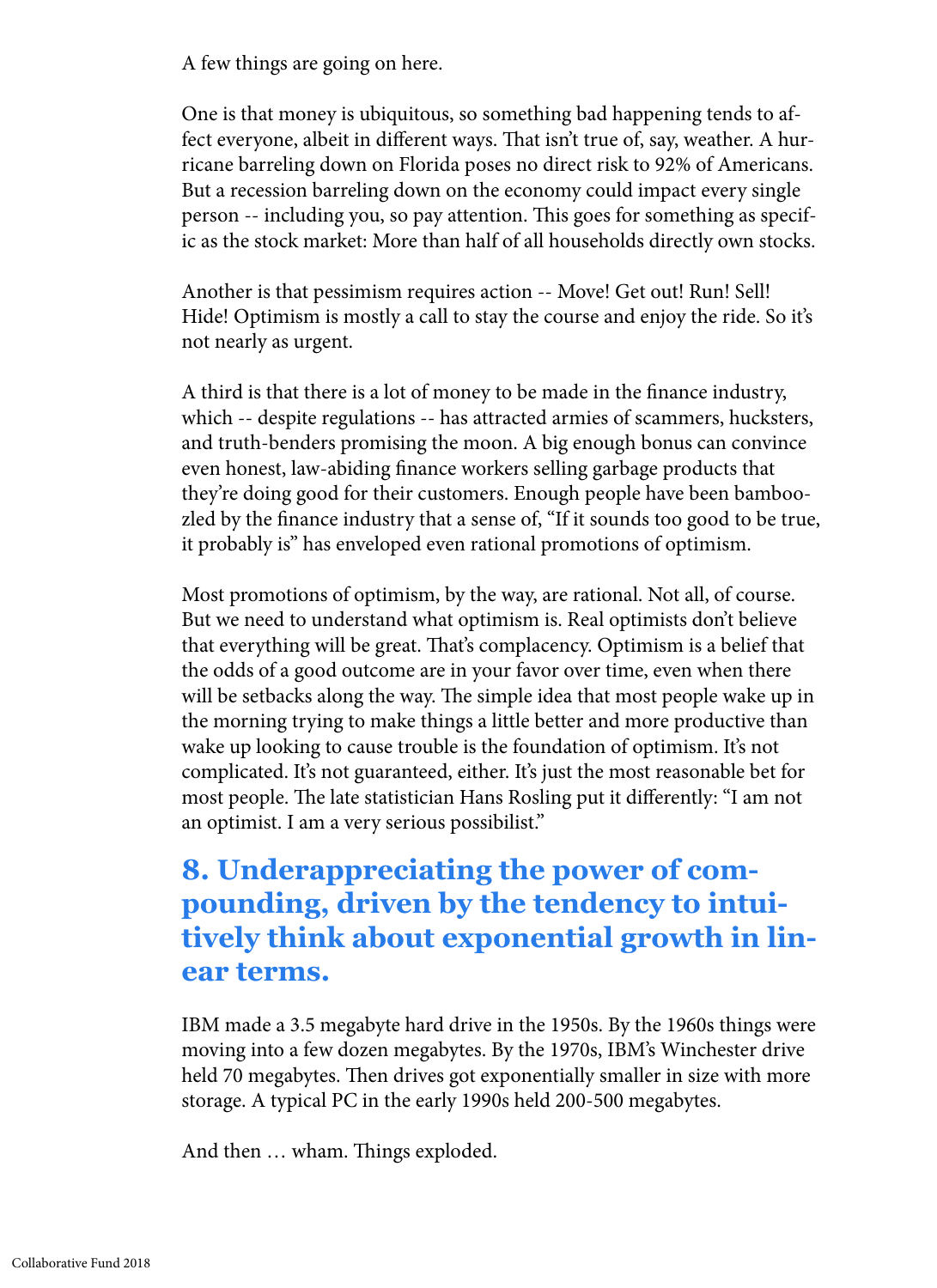1999 -- Apple's iMac comes with a 6 gigabyte hard drive.

2003 -- 120 gigs on the Power Mac.

2006 -- 250 gigs on the new iMac.

2011 -- first 4 terabyte hard drive.

2017 -- 60 terabyte hard drives.

Now put it together. From 1950 to 1990 we gained 296 megabytes. From 1990 through today we gained 60 million megabytes.

The punchline of compounding is never that it's just big. It's always -- no matter how many times you study it -- so big that you can barely wrap your head around it. In 2004 Bill Gates criticized the new Gmail, wondering why anyone would need a gig of storage. Author Steven Levy wrote, "Despite his currency with cutting-edge technologies, his mentality was anchored in the old paradigm of storage being a commodity that must be conserved." You never get accustomed to how quickly things can grow.

I have heard many people say the first time they saw a compound interest table -- or one of those stories about how much more you'd have for retirement if you began saving in your 20s vs. your 30s -- changed their life. But it probably didn't. What it likely did was surprise them, because the results intuitively didn't seem right. Linear thinking is so much more intuitive than exponential thinking. Michael Batnick once explained it. If I ask you to calculate 8+8+8+8+8+8+8+8+8 in your head, you can do it in a few seconds (it's 72). If I ask you to calculate 8x8x8x8x8x8x8x8x8, your head will explode (it's 134,217,728).

The danger here is that when compounding isn't intuitive, we often ignore its potential and focus on solving problems through other means. Not because we're overthinking, but because we rarely stop to consider compounding potential. There are over 2,000 books picking apart how Warren Buffett built his fortune. But none are called "This Guy Has Been Investing Consistently for Three-Quarters of a Century." But we know that's the key to the majority of his success; it's just hard to wrap your head around that math because it's not intuitive. There are books on economic cycles, trading strategies, and sector bets. But the most powerful and important book should be called "Shut Up And Wait." It's just one page with a long-term chart of economic growth. Physicist Albert Bartlett put it: "The greatest shortcoming of the human race is our inability to understand the exponential function."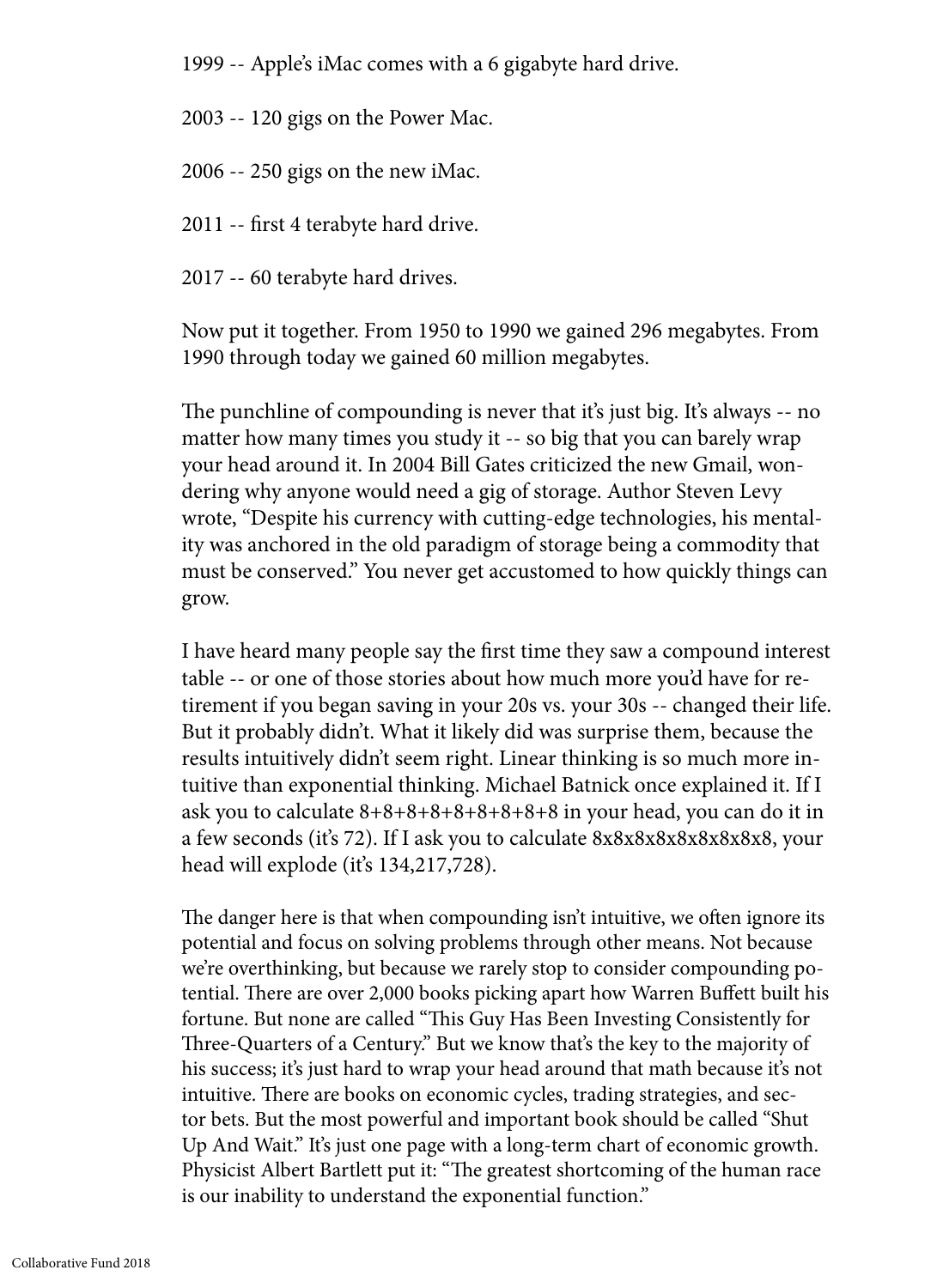The counterintuitiveness of compounding is responsible for the majority of disappointing trades, bad strategies, and successful investing attempts. Good investing isn't necessarily about earning the highest returns, because the highest returns tend to be one-off hits that kill your confidence when they end. It's about earning pretty good returns that you can stick with for a long period of time. That's when compounding runs wild.

### **9. Attachment to social proof in a field that demands contrarian thinking to achieve above-average results.**

The Berkshire Hathaway annual meeting in Omaha attracts 40,000 people, all of whom consider themselves contrarians. People show up at 4 am to wait in line with thousands of other people to tell each other about their lifelong commitment to not following the crowd. Few see the irony.

Anything worthwhile with money has high stakes. High stakes entail risks of being wrong and losing money. Losing money is emotional. And the desire to avoid being wrong is best countered by surrounding yourself with people who agree with you. Social proof is powerful. Someone else agreeing with you is like evidence of being right that doesn't have to prove itself with facts. Most people's views have holes and gaps in them, if only subconsciously. Crowds and social proof help fill those gaps, reducing doubt that you could be wrong.

The problem with viewing crowds as evidence of accuracy when dealing with money is that opportunity is almost always inversely correlated with popularity. What really drives outsized returns over time is an increase in valuation multiples, and increasing valuation multiples relies on an investment getting more popular in the future -- something that is always anchored by current popularity.

Here's the thing: Most attempts at contrarianism is just irrational cynicism in disguise -- and cynicism can be popular and draw crowds. Real contrarianism is when your views are so uncomfortable and belittled that they cause you to second guess whether they're right. Very few people can do that. But of course that's the case. Most people can't be contrarian, by definition. Embrace with both hands that, statistically, you are one of those people.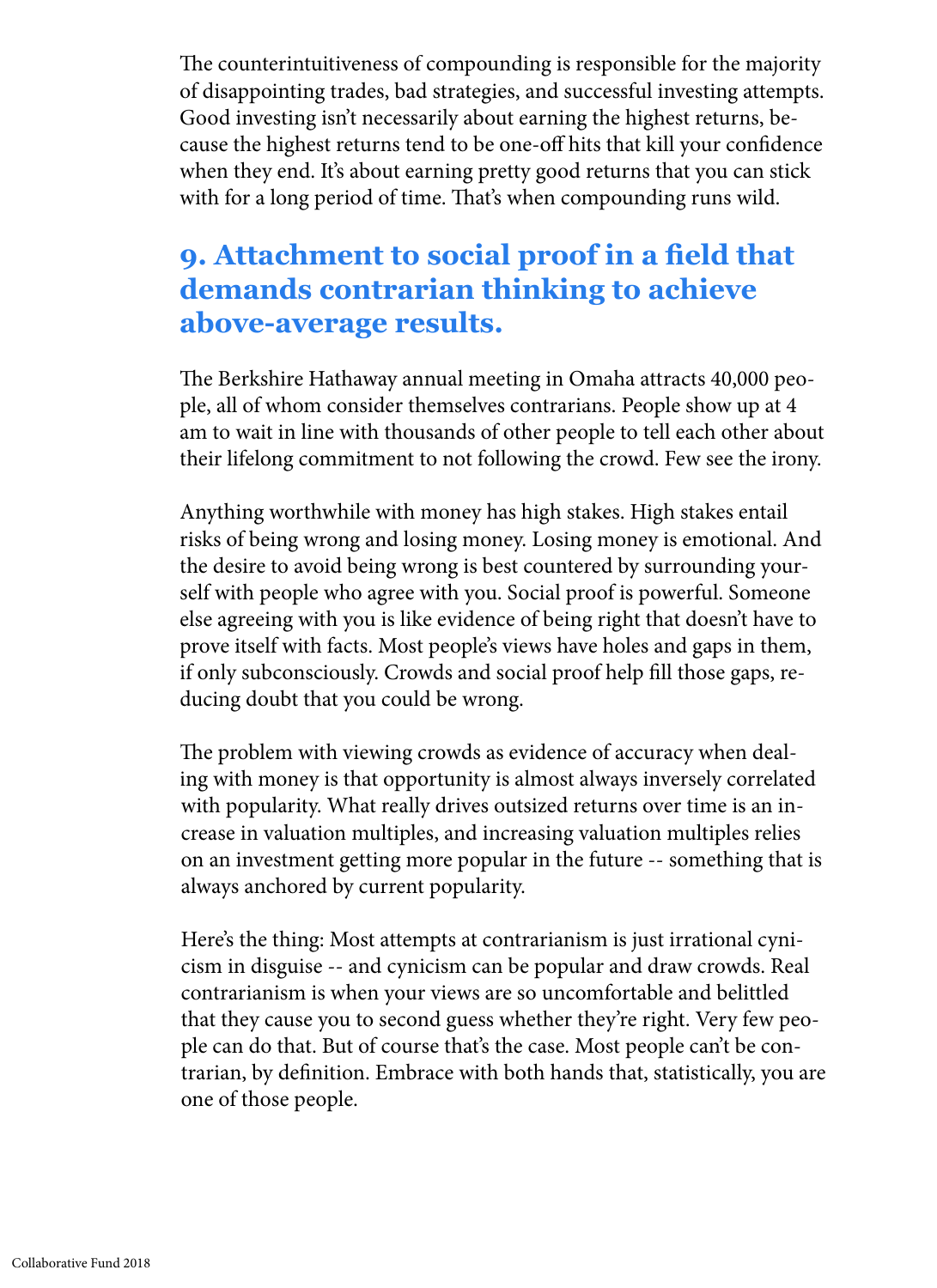#### **10. An appeal to academia in a field that is governed not by clean rules but loose and unpredictable trends.**

Harry Markowitz won the Nobel Prize in economics for creating formulas that tell you exactly how much of your portfolio should be in stocks vs. bonds depending on your ideal level of risk. A few years ago the Wall Street Journal asked him how, given his work, he invests his own money. He replied:

I visualized my grief if the stock market went way up and I wasn't in it -- or if it went way down and I was completely in it. My intention was to minimize my future regret. So I split my contributions 50/50 between bonds and equities.

There are many things in academic finance that are technically right but fail to describe how people actually act in the real world. Plenty of academic finance work is useful and has pushed the industry in the right direction. But its main purpose is often intellectual stimulation and to impress other academics. I don't blame them for this or look down upon them for it. We should just recognize it for what it is.

One study [I remember](http://works.bepress.com/cgi/viewcontent.cgi?article=1019&context=ian_ayres) showed that young investors should use 2x leverage in the stock market, because -- statistically -- even if you get wiped out you're still likely to earn superior returns over time, as long as you dust yourself off and keep investing after a wipeout. Which, in the real world, no one would actually do. They'd swear off investing for life. What works on a spreadsheet and what works at the kitchen table are ten miles apart.

The disconnect here is that academics typically desire very precise rules and formulas. But real-world people use it as a crutch to try to make sense of a messy and confusing world that, by its nature, eschews precision. Those are opposite things. You cannot explain randomness and emotion with precision and reason.

People are also attracted to the titles and degrees of academics because finance is not a credential-sanctioned field like, say, medicine is. So the appearance of a Ph.D stands out. And that creates an intense appeal to academia when making arguments and justifying beliefs -- "According to this Harvard study ..." It carries so much weight when other people cite, "Some guy on CNBC from an eponymous firm with a tie and a smile." A hard reality is that what often matters most in finance will never win a Nobel Prize: Humility and room for error.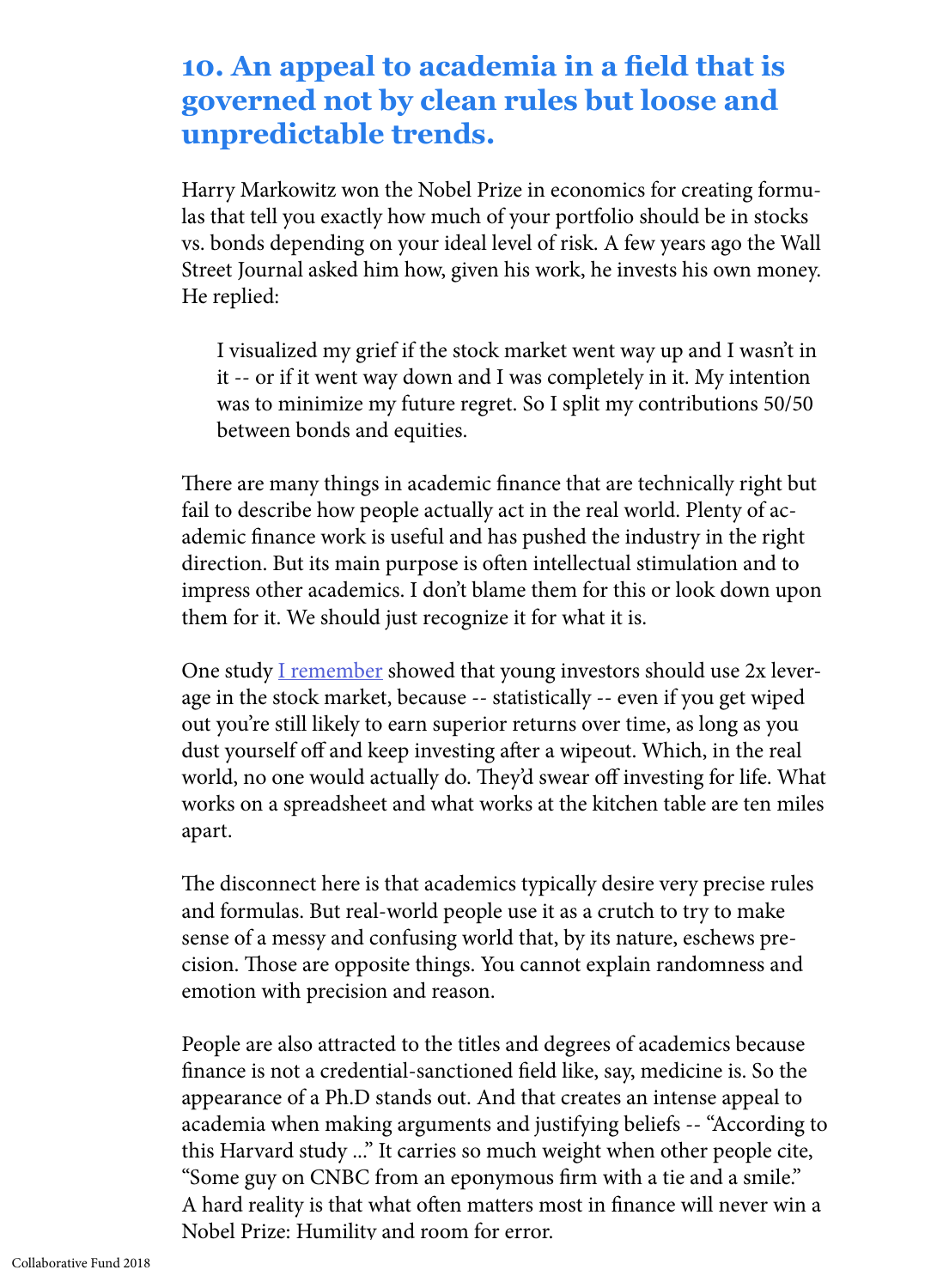#### **11. The social utility of money coming at the direct expense of growing money; wealth is what you don't see.**

I used to park cars at a hotel. This was in the mid-2000s in Los Angeles, when real estate money flowed. I assumed that a customer driving a Ferrari was rich. Many were. But as I got to know some of these people, I realized they weren't that successful. At least not nearly what I assumed. Many were mediocre successes who spent most of their money on a car. If you see someone driving a \$200,000 car, the only data point you have about their wealth is that they have \$200,000 less than they did before they bought the car. Or they're leasing the car, which truly offers no indication of wealth.

We tend to judge wealth by what we see. We can't see people's bank accounts or brokerage statements. So we rely on outward appearances to gauge financial success. Cars. Homes. Vacations. Instagram photos. But this is America, and one of our cherished industries is helping people fake it until they make it.

Wealth, in fact, is what you don't see. It's the cars not purchased. The diamonds not bought. The renovations postponed, the clothes forgone and the first-class upgrade declined. It's assets in the bank that haven't yet been converted into the stuff you see.

But that's not how we think about wealth, because you can't contextualize what you can't see.

Singer Rihanna nearly went broke after overspending and sued her financial advisor. The advisor responded: "Was it really necessary to tell her that if you spend money on things, you will end up with the things and not the money?"

You can laugh. But the truth is, yes, people need to be told that. When most people say they want to be a millionaire, what they really mean is "I want to spend a million dollars," which is literally the opposite of being a millionaire. This is especially true for young people.

A key use of wealth is using it to control your time and providing you with options. Financial assets on a balance sheet offer that. But they come at the direct expense of showing people how much wealth you have with material stuff.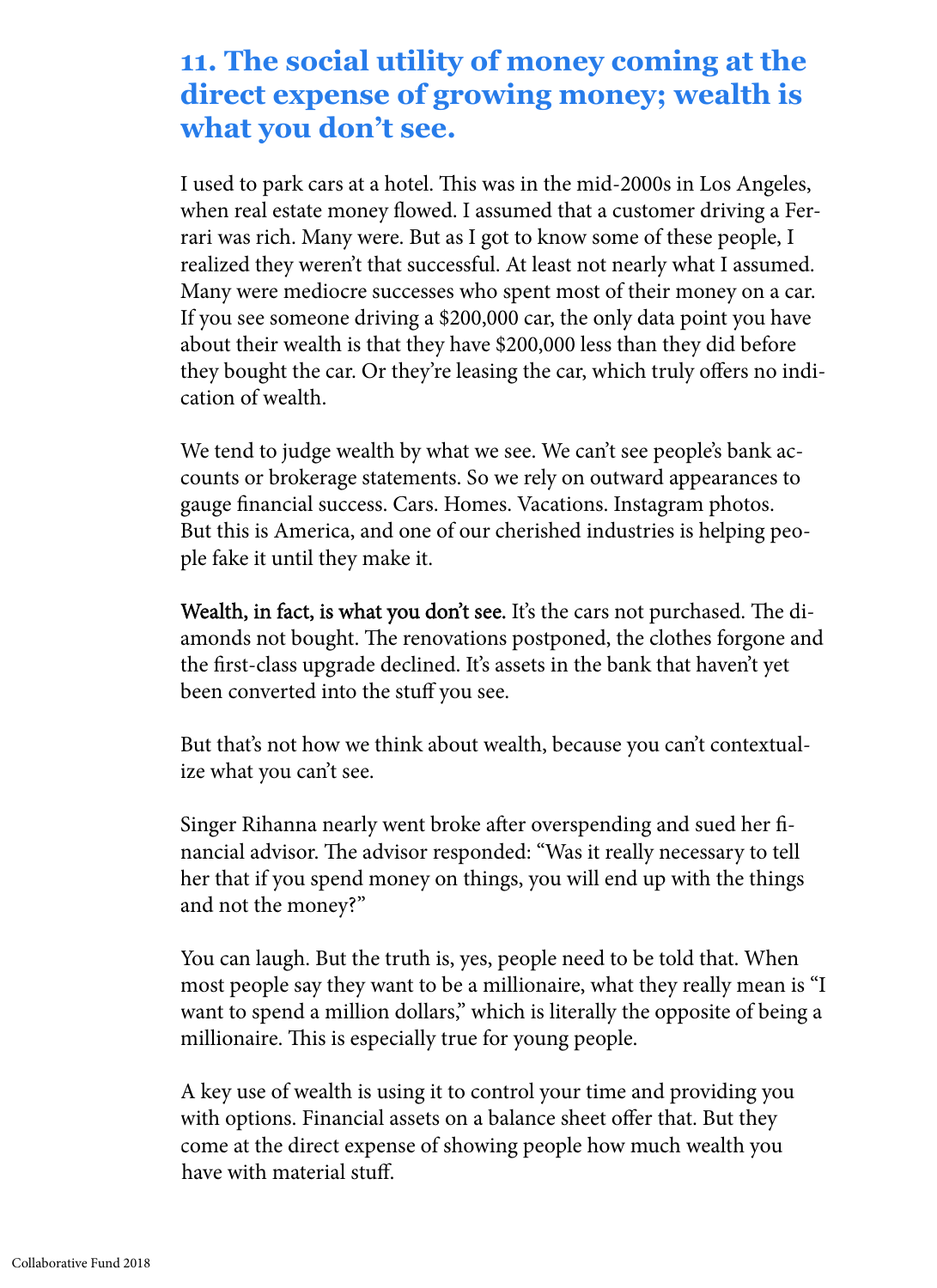#### **12. A tendency toward action in a field where the first rule of compounding is to never interrupt it unnecessarily.**

If your sink breaks, you grab a wrench and fix it. If your arm breaks, you put it in a cast.

What do you do when your financial plan breaks?

The first question -- and this goes for personal finance, business finance, and investing plans -- is how do you know when it's broken?

A broken sink is obvious. But a broken investment plan is open to interpretation. Maybe it's just temporarily out of favor? Maybe you're experiencing normal volatility? Maybe you had a bunch of one-off expenses this quarter but your savings rate is still adequate? It's hard to know. When it's hard to distinguish broken from temporarily out of favor, the tendency is to default to the former, and spring into action. You start fiddling with the knobs to find a fix. This seems like the responsible thing to do, because when virtually everything else in your life is broken, the correct action is to fix it.

There are times when money plans need to be fixed. Oh, are there ever. But there is also no such thing as a long-term money plan that isn't susceptible to volatility. Occasional upheaval is usually part of a standard plan.

When volatility is guaranteed and normal, but is often treated as something that needs to be fixed, people take actions that ultimately just interrupts the execution of a good plan. "Don't do anything," are the most powerful words in finance. But they are both hard for individuals to accept and hard for professionals to charge a fee for. So, we fiddle. Far too much.

#### **13. Underestimating the need for room for error, not just financially but mentally and physically.**

Ben Graham once said, "The purpose of the margin of safety is to render the forecast unnecessary."

There is so much wisdom in this quote. But the most common response, even if subconsciously, is, "Thanks Ben. But I'm good at forecasting."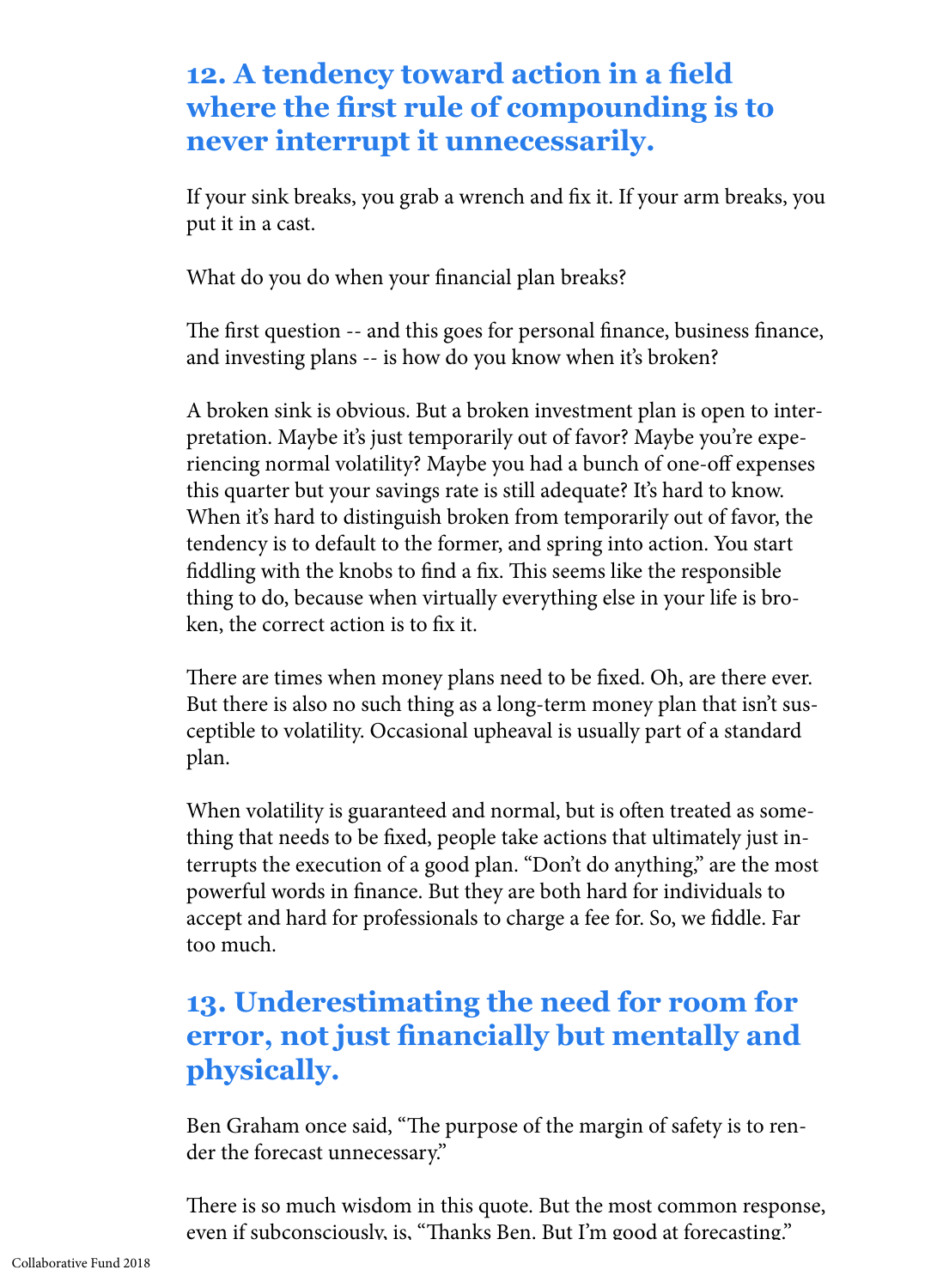People underestimate the need for room for error in almost everything they do that involves money. Two things cause this: One is the idea that your view of the future is right, driven by the uncomfortable feeling that comes from admitting the opposite. The second is that you're therefore doing yourself economic harm by not taking actions that exploit your view of the future coming true.

But room for error is underappreciated and misunderstood. It's often viewed as a conservative hedge, used by those who don't want to take much risk or aren't confident in their views. But when used appropriately it's the opposite. Room for error lets you endure, and endurance lets you stick around long enough to let the odds of benefiting from a low-probability outcome fall in your favor. The biggest gains occur infrequently, either because they don't happen often or because they take time to compound. So the person with enough room for error in part of their strategy to let them endure hardship in the other part of their strategy has an edge over the person who gets wiped out, game over, insert more tokens, when they're wrong.

There are also multiple sides to room for error. Can you survive your assets declining by 30%? On a spreadsheet, maybe yes -- in terms of actually paying your bills and staying cash-flow positive. But what about mentally? It is easy to underestimate what a 30% decline does to your psyche. Your confidence may become shot at the very moment opportunity is at its highest. You -- or your spouse -- may decide it's time for a new plan, or new career. I know several investors who quit after losses because they were exhausted. Physically exhausted. Spreadsheets can model the historic frequency of big declines. But they cannot model the feeling of coming home, looking at your kids, and wondering if you've made a huge mistake that will impact their lives.

### **14. A tendency to be influenced by the actions of other people who are playing a different financial game than you are.**

Cisco stock went up three-fold in 1999. Why? Probably not because people actually thought the company was worth \$600 billion. Burton Malkiel once pointed out that Cisco's implied growth rate at that valuation meant it would become larger than the entire U.S. economy within 20 years.

Its stock price was going up because short-term traders thought it would keep going up. And they were right, for a long time.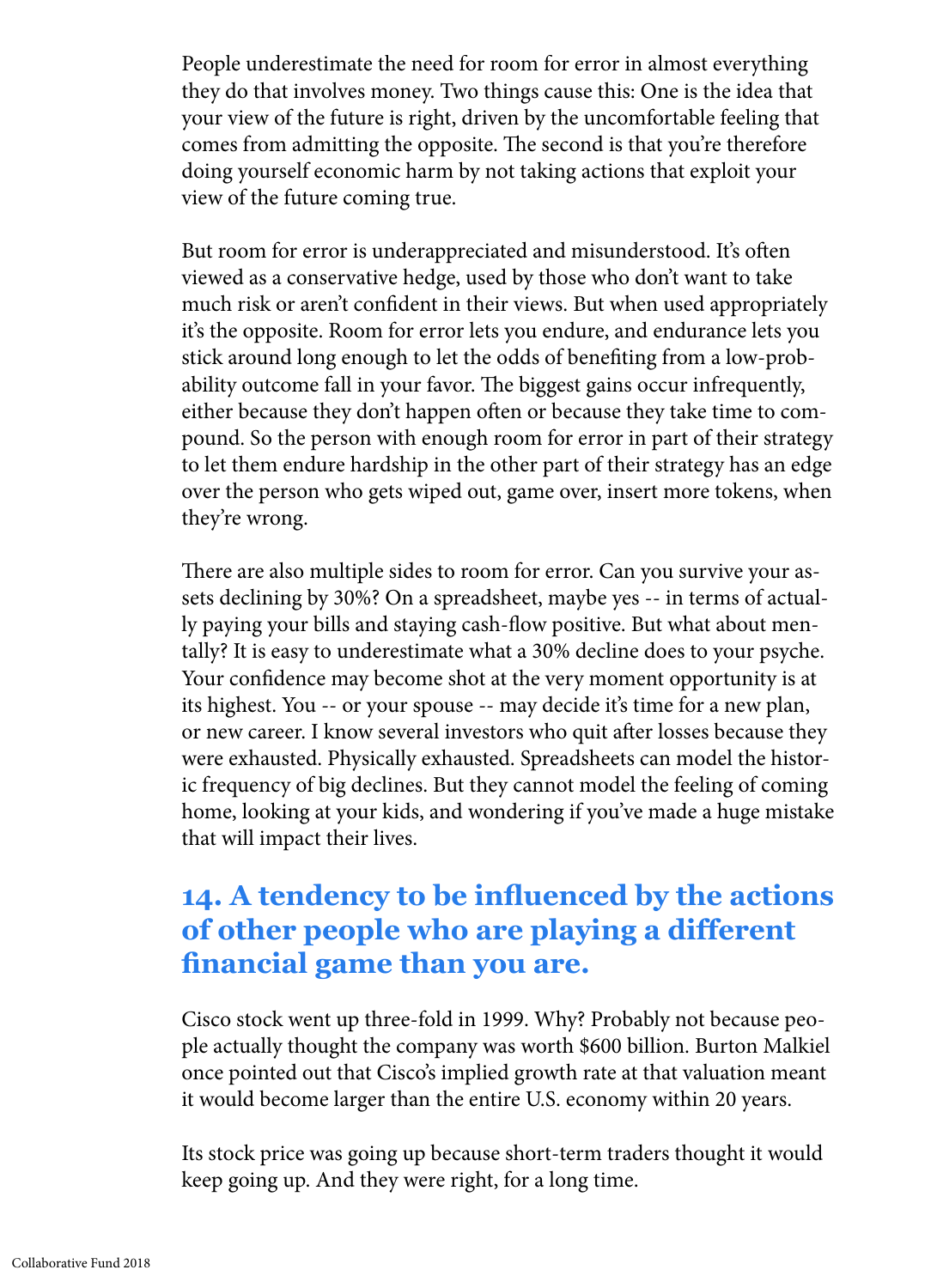That was the game they were playing -- "this stock is trading for \$60 and I think it'll be worth \$65 before tomorrow."

But if you were a long-term investor in 1999, \$60 was the only price available to buy. So you may have looked around and said to yourself, "Wow, maybe others know something I don't." And you went along with it. You even felt smart about it. But then the traders stopped playing their game, and you -- and your game -- was annihilated.

What you don't realize is that the traders moving the marginal price are playing a totally different game than you are. And if you start taking cues from people playing a different game than you are, you are bound to be fooled and eventually become lost, since different games have different rules and different goals.

Few things matter more with money than understanding your own time horizon and not being persuaded by the actions and behaviors of people playing different games.

This goes beyond investing. How you save, how you spend, what your business strategy is, how you think about money, when you retire, and how you think about risk may all be influenced by the actions and behaviors of people who are playing different games than you are. Personal finance is deeply personal, and one of the hardest parts is learning from others while realizing that their goals and actions might be miles removed from what's relevant to your own life.

### **15. An attachment to financial entertainment due to the fact that money is emotional, and emotions are revved up by argument, extreme views, flashing lights, and threats to your wellbeing.**

If the average America's blood pressure went up by 3%, my guess is a few newspapers would cover it on page 16, nothing would change, and we'd move on. But if the stock market falls 3%, well, no need to guess how we might respond. [This is from 2015](https://www.cnbc.com/2015/08/24/white-house-obama-briefed-on-markets-turmoil-mindful-of-potential-self-inflicted-wounds.html): "President Barack Obama has been briefed on Monday's choppy global market movement."

Why does financial news of seemingly low importance overwhelm news that is objectively more important?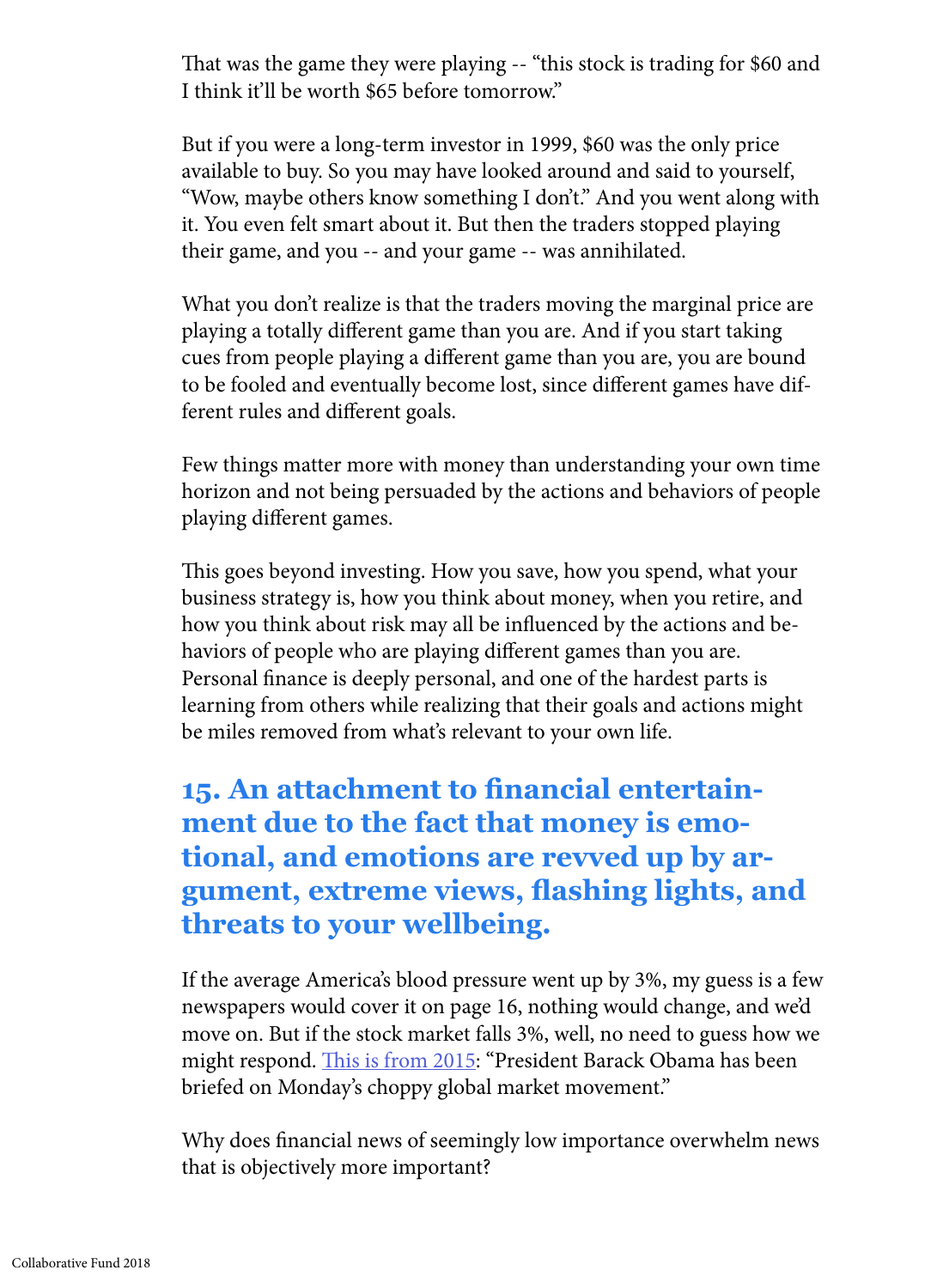Because finance is entertaining in a way other things -- orthodontics, gardening, marine biology -- are not. Money has competition, rules, upsets, wins, losses, heroes, villains, teams, and fans that makes it tantalizingly close to a sporting event. But it's even an addiction level up from that, because money is like a sporting event where you're both the fan and the player, with outcomes affecting you both emotionally and directly.

Which is dangerous.

It helps, I've found, when making money decisions to constantly remind yourself that the purpose of investing is to maximize returns, not minimize boredom. Boring is perfectly fine. Boring is good. If you want to frame this as a strategy, remind yourself: opportunity lives where others aren't, and others tend to stay away from what's boring.

### **16. Optimism bias in risk-taking, or "Russian Roulette should statistically work" syndrome: An over attachment to favorable odds when the downside is unacceptable in any circumstance.**

Nassim Taleb says, "You can be risk loving and yet completely averse to ruin."

The idea is that you have to take risk to get ahead, but no risk that could wipe you out is ever worth taking. The odds are in your favor when playing Russian Roulette. But the downside is never worth the potential upside.

The odds of something can be in your favor -- real estate prices go up most years, and most years you'll get a paycheck every other week -- but if something has 95% odds of being right, then 5% odds of being wrong means you will almost certainly experience the downside at some point in your life. And if the cost of the downside is ruin, the upside the other 95% of the time likely isn't worth the risk, no matter how appealing it looks.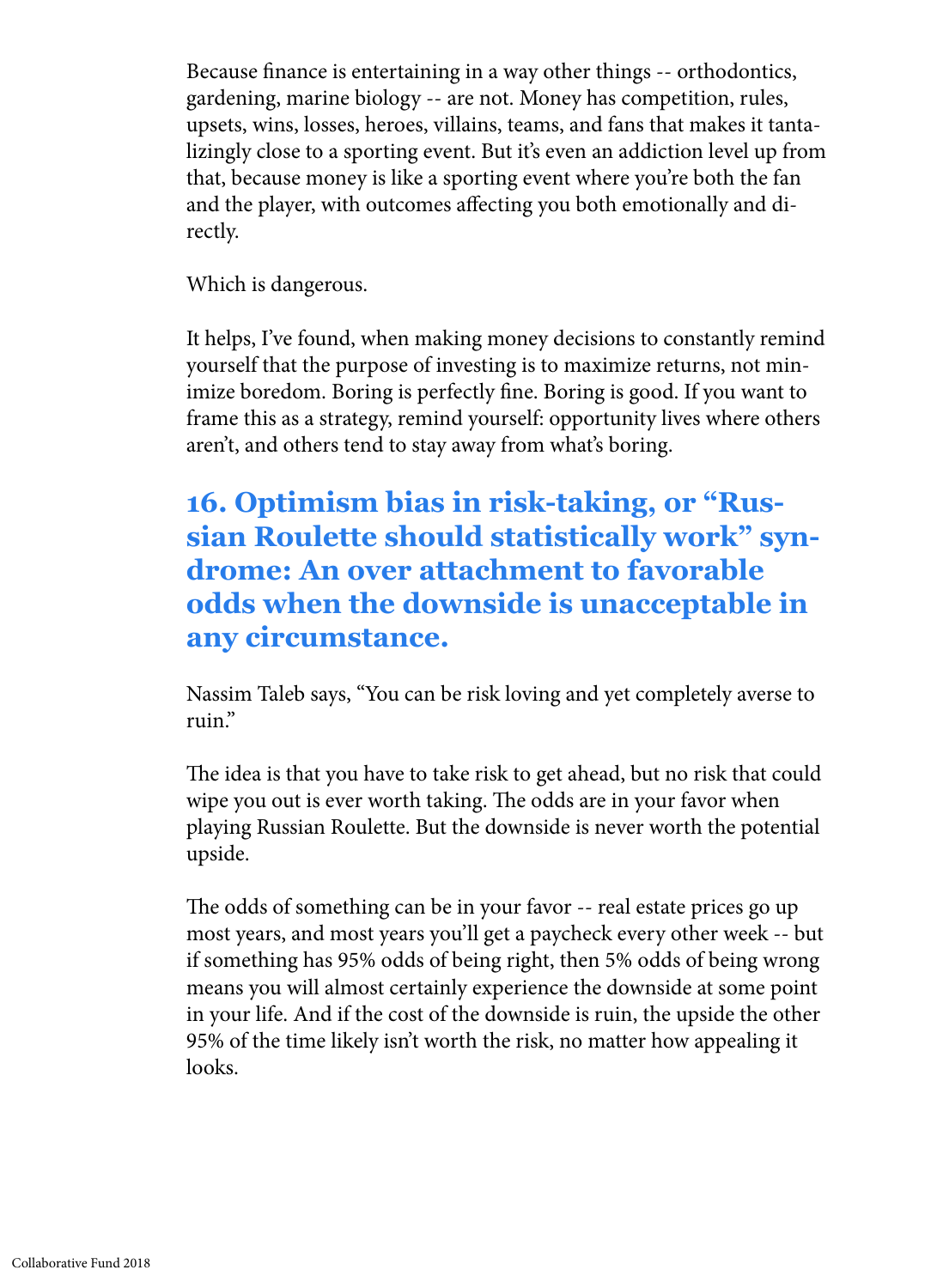Leverage is the devil here. It pushes routine risks into something capable of producing ruin. The danger is that rational optimism most of the time masks the odds of ruin some of the time in a way that lets us systematically underestimate risk. Housing prices fell 30% last decade. A few companies defaulted on their debt. This is capitalism -- it happens. But those with leverage had a double wipeout: Not only were they left broke, but being wiped out erased every opportunity to get back in the game at the very moment opportunity was ripe. A homeowner wiped out in 2009 had no chance of taking advantage of cheap mortgage rates in 2010. Lehman Brothers had no chance of investing in cheap debt in 2009.

My own money is barbelled. I take risks with one portion and am a terrified turtle with the other. This is not inconsistent, but the psychology of money would lead you to believe that it is. I just want to ensure I can remain standing long enough for my risks to pay off. Again, you have to survive to succeed.

A key point here is that few things in money are as valuable as options. The ability to do what you want, when you want, with who you want, and why you want, has infinite ROI.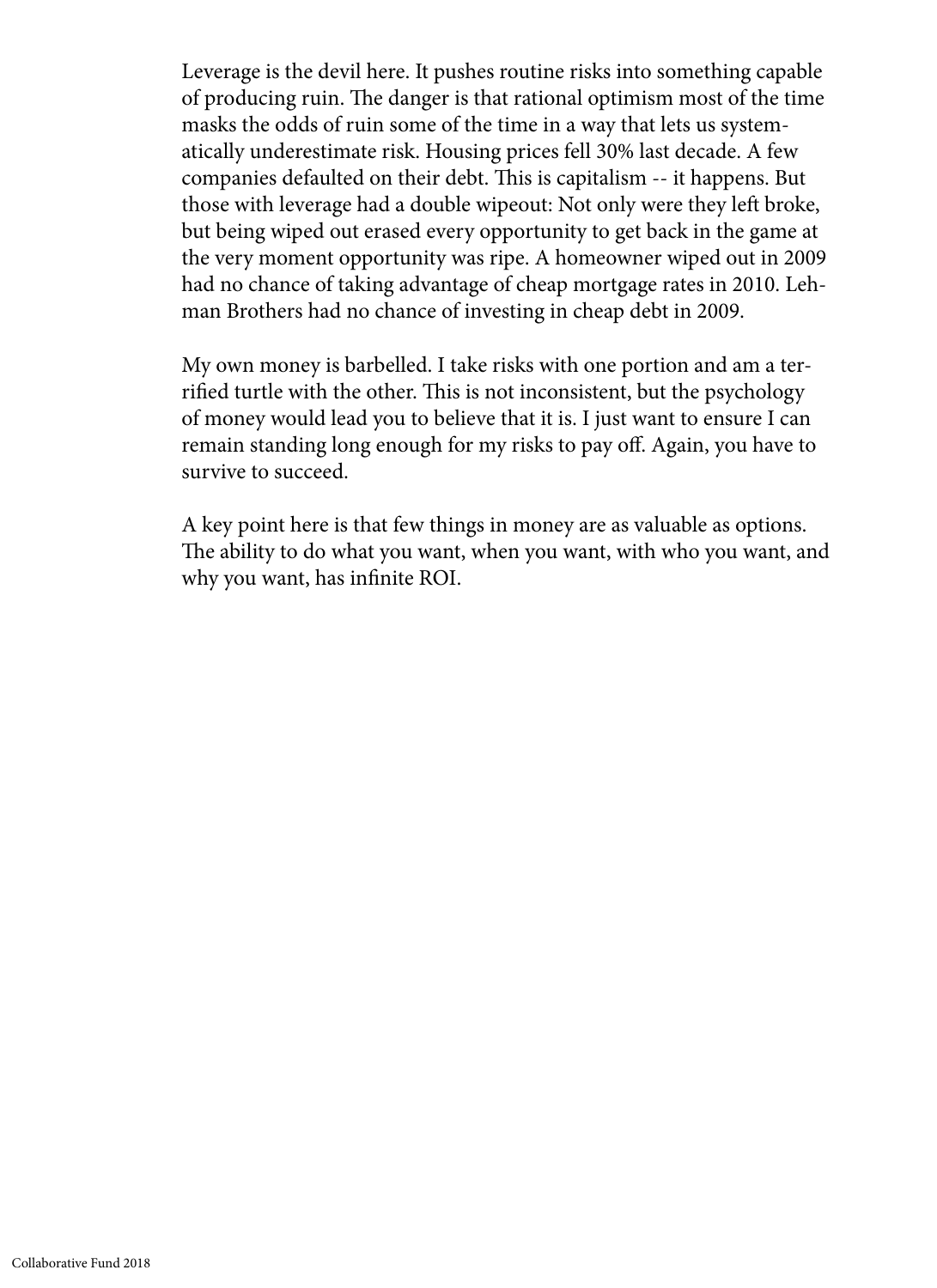#### **17. A preference for skills in a field where skills don't matter if they aren't matched with the right behavior.**

This is where Grace and Richard come back in. There is a hierarchy of investor needs, and each topic here has to be mastered before the one above it matters:



Richard was very skilled at the top of this pyramid, but he failed the bottom blocks, so none of it mattered. Grace mastered the bottom blocks so well that the top blocks were hardly necessary.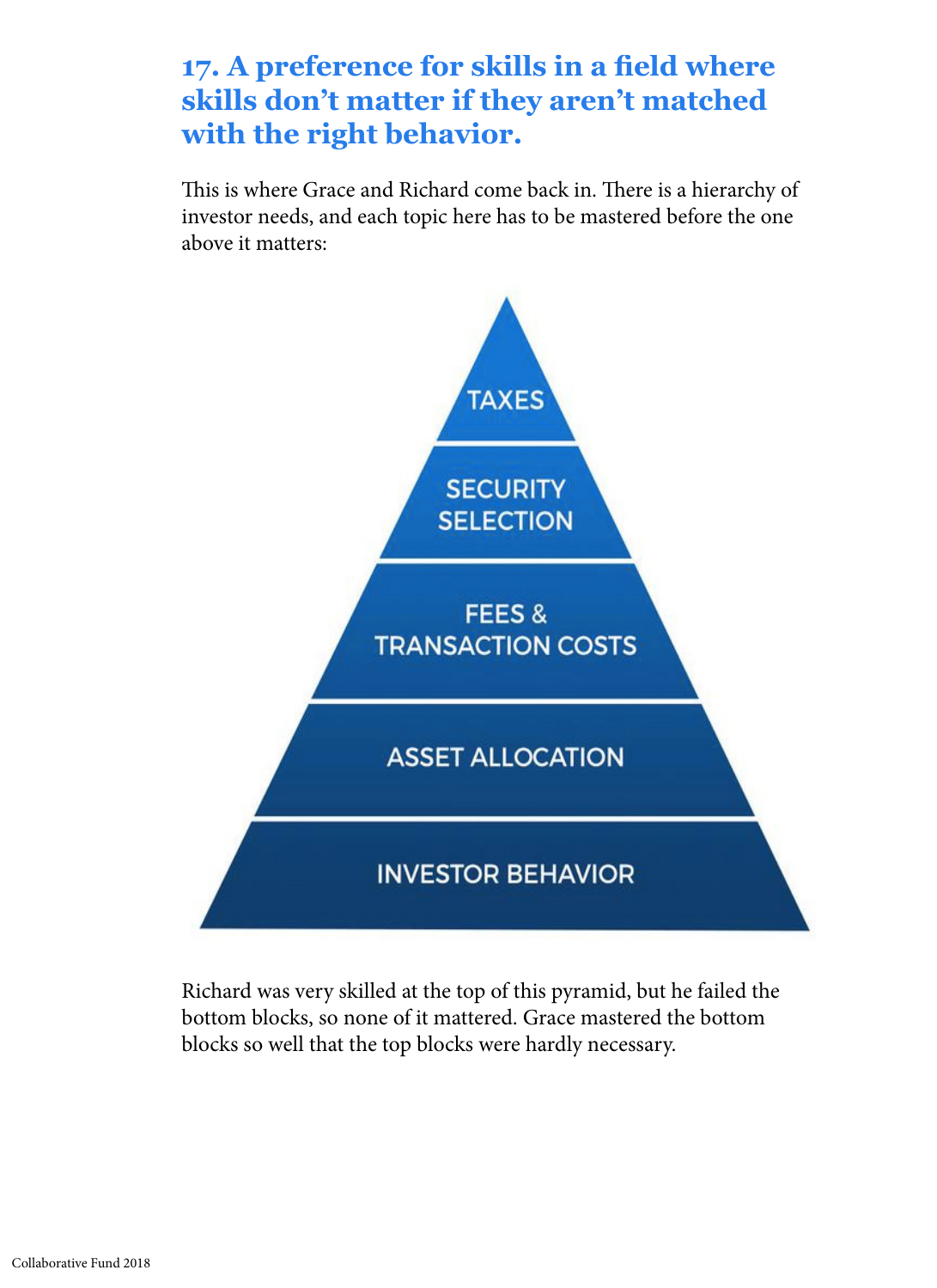#### **18. Denial of inconsistencies between how you think the world should work and how the world actually works, driven by a desire to form a clean narrative of cause and effect despite the inherent complexities of everything involving money.**

Someone once described Donald Trump as "Unable to distinguish between what happened and what he thinks should have happened." Politics aside, I think everyone does this.

There are three parts to this:

- You see a lot of information in the world.
- You can't process all of it. So you have to filter.
- You only filter in the information that meshes with the way you think the world should work.

Since everyone wants to explain what they see and how the world works with clean narratives, inconsistencies between what we think should happen and what actually happens are buried.

An example. Higher taxes should slow economic growth -- that's a common sense narrative. But the correlation between tax rates and growth rates [is hard to spot.](http://www.electoral-vote.com/evp2012/Images/gdp_vs_tax_rate.jpg) So, if you hold onto the narrative between taxes and growth, you say there must be something wrong with the data. And you may be right! But if you come across someone else pushing aside data to back up their narrative -- say, arguing that hedge funds have to generate alpha, otherwise no one would invest in them -- you spot what you consider a bias. There are a thousand other examples. Everyone just believes what they want to believe, even when the evidence shows something else. Stories over statistics.

Accepting that everything involving money is driven by illogical emotions and has more moving parts than anyone can grasp is a good start to remembering that history is the study of things happening that people didn't think would or could happen. This is especially true with money.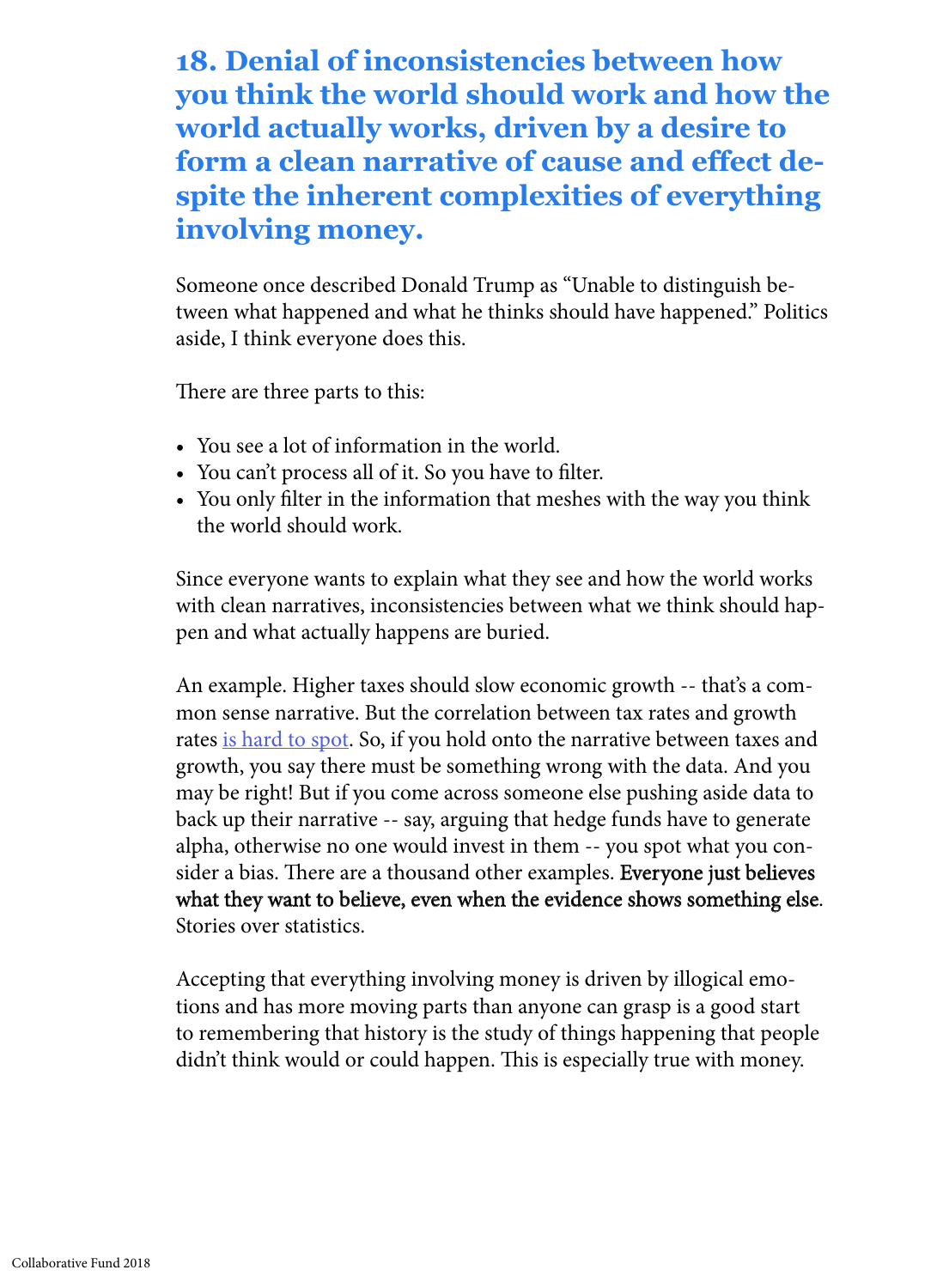#### **19. Political beliefs driving financial decisions, influenced by economics being a misbehaved cousin of politics.**

I once attended a conference where a well known investor began his talk by saying, "You know when President Obama talks about clinging to guns and bibles? That is me, folks. And I'm going to tell you today about how his reckless policies are impacting the economy."

I don't care what your politics are, there is no possible way you can make rational investment decisions with that kind of thinking.

But it's fairly common. Look at what happens in 2016 on this chart. The rate of GDP growth, jobs growth, stock market growth, interest rates -- go down the list -- did not materially change. Only the president did:



Years ago *I* published a bunch of economic performance numbers by president. And it drove people crazy, because the data often didn't mesh with how they thought it should based on their political beliefs. Soon after a journalist asked me to comment on a story detailing how, statistically, Democrats preside over stronger economies than Republicans. I said you couldn't make that argument because the sample size is way too small. But he pushed and pushed, and wrote a piece that made readers either cheer or sweat, depending on their beliefs.

The point is not that politics don't influence the economy. But the reason this is such a sensitive topic is because the data often surprises the heck out of people, which itself is a reason to realize that the correlation between politics and economics isn't as clear as you'd like to think it is.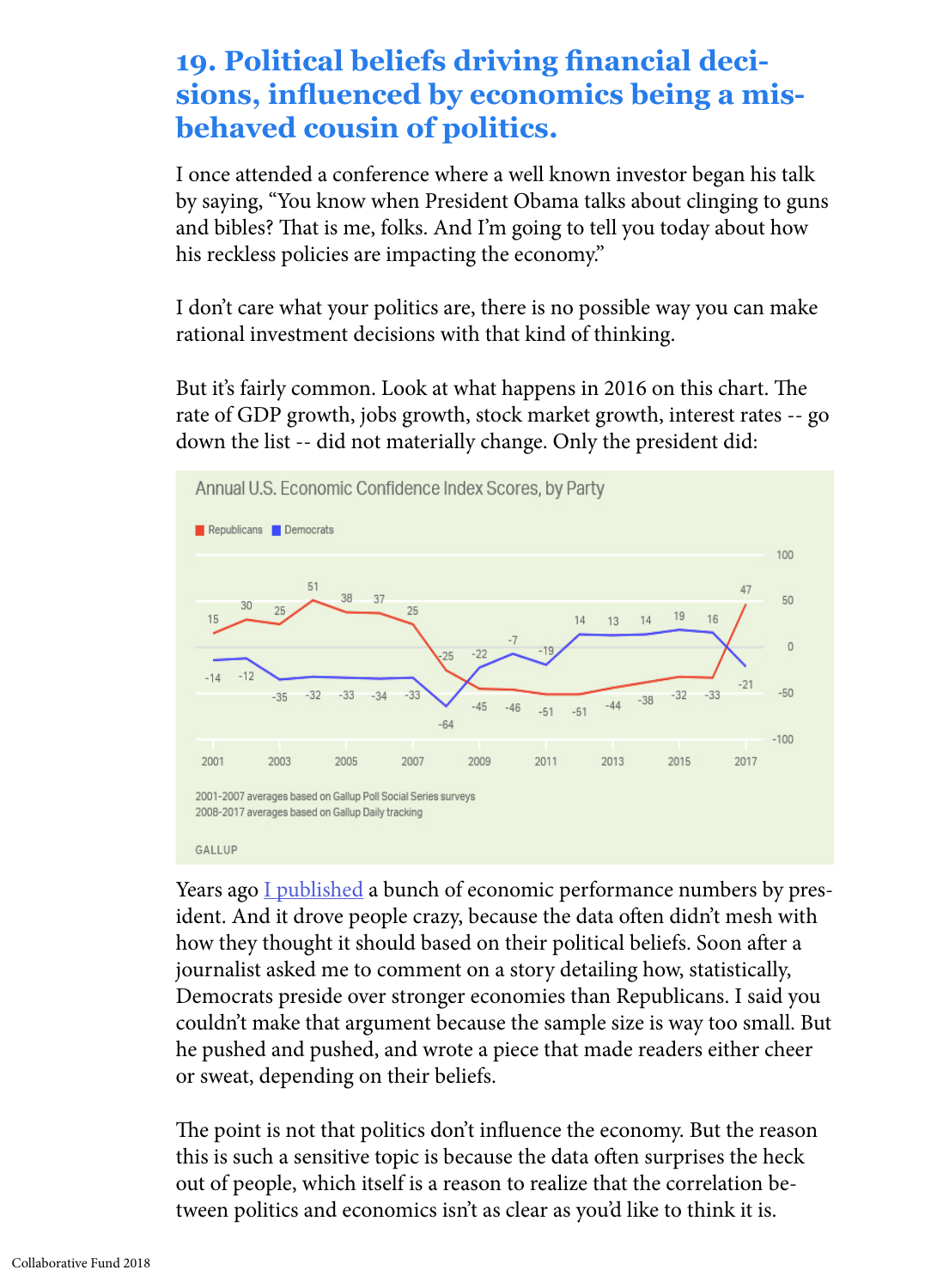#### **20. The three-month bubble: Extrapolating the recent past into the near future, and then overestimating the extent to which whatever you anticipate will happen in the near future will impact your future.**

News headlines in the month after 9/11 are interesting. Few entertain the idea that the attack was a one-off; the next massive terrorist attack was certain to be around the corner. "Another catastrophic terrorist attack is inevitable and only a matter of time," one defense analyst said in 2002. "A top counterterrorism official says it's 'a question of when, not if," wrote another headline. Beyond the anticipation that another attack was imminent was a belief that it would affect people the same way. The Today Show ran a segment pitching parachutes for office workers to keep under their desks in case they needed to jump out of a skyscraper.

Believing that what just happened will keep happening shows up constantly in psychology. We like patterns and have short memories. The added feeling that a repeat of what just happened will keep affecting you the same way is an offshoot. And when you're dealing with money it can be a torment.

Every big financial win or loss is followed by mass expectations of more wins and losses. With it comes a level of obsession over the effects of those events repeating that can be wildly disconnected from your long-term goals. Example: The stock market falling 40% in 2008 was followed, uninterrupted for years, with forecasts of another impending plunge. Expecting what just happened to happen soon again is one thing, and an error in itself. But not realizing that your long-term investing goals could remain intact, unharmed, even if we have another big plunge, is the dangerous byproduct of recency bias. "Markets tend to recover over time and make new highs" was not a popular takeaway from the financial crisis; "Markets can crash and crashes suck," was, despite the former being so much more practical than the latter.

Most of the time, something big happening doesn't increase the odds of it happening again. It's the opposite, as mean reversion is a merciless law of finance. But even when something does happen again, most of the time it doesn't -- or shouldn't -- impact your actions in the way you're tempted to think, because most extrapolations are short term while most goals are long term. A stable strategy designed to endure change is almost always superior to one that attempts to guard against whatever just happened happening again.